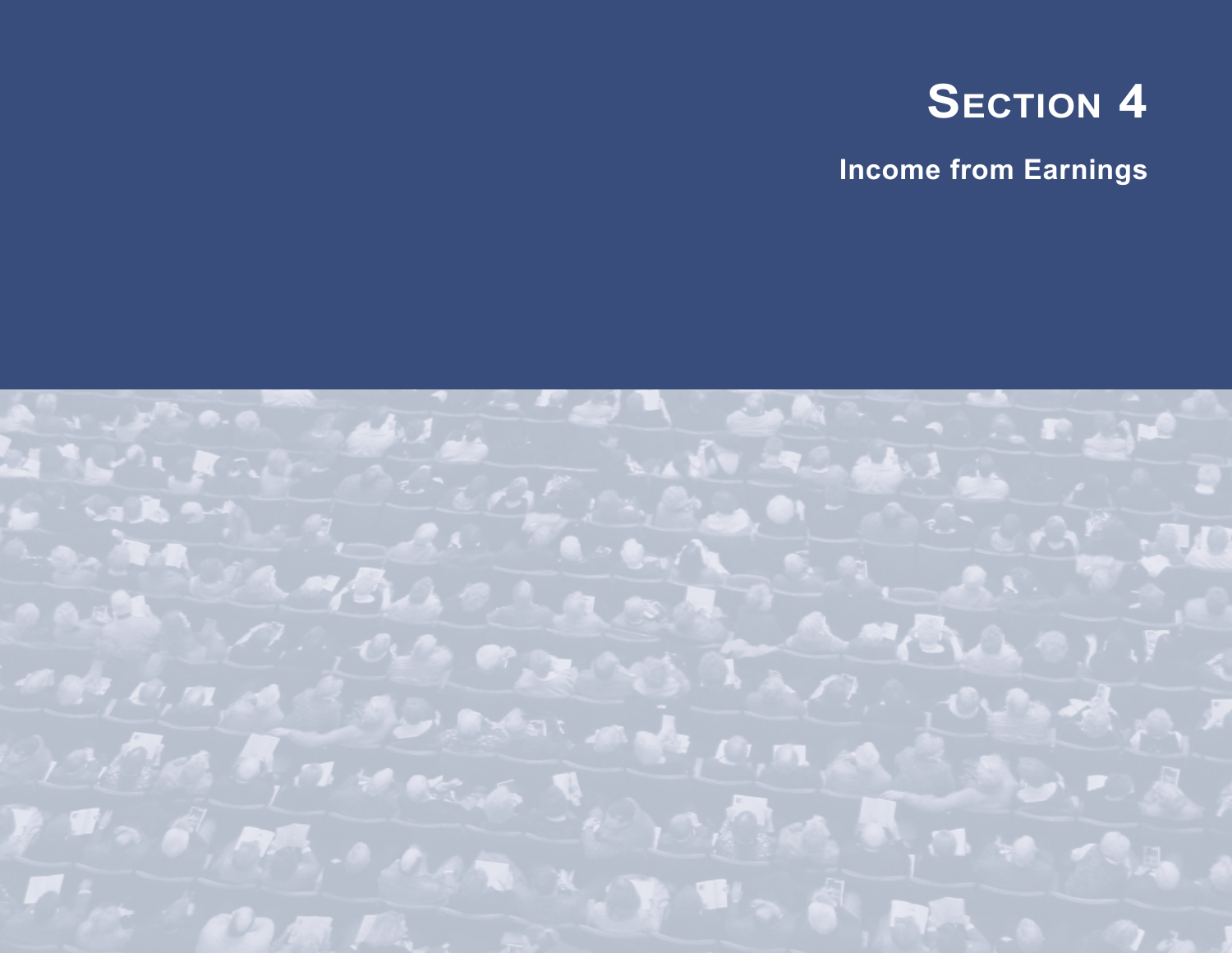**Age**. Age classification is based on the age of the person at his or her last birthday as of March 2015. A married couple's age is defined as the age of the husband—unless he is under age 55 and the wife is 55 or older, in which case it is the age of the wife.

**Aged unit**. With age 55 as the cutoff, aged units are defined as married couples living together at least one of whom is 55 or older—and nonmarried persons 55 or older.

**Marital status**. Married persons are married and living with their spouse. Nonmarried persons may be divorced, widowed, never married, separated, or married but living apart from their spouse.

# **Key Terms and Concepts for Section 4 1**

**Race**. The categories White alone, Black alone, and Asian alone reflect respondents who reported only one race. Because of changes to the race category, data on race are not directly comparable to editions prior to 2002. A person's race is his or her reported race. A married couple's race is defined as the race of the husband.

**Hispanic origin**. Persons of Hispanic origin may be of any race. A married couple is of Hispanic origin if the husband is of Hispanic origin.

**Family**. A family is a group of two or more people (one of whom is the householder) related by birth, marriage, or adoption and residing together; all such people (including related subfamily members) are considered as members of one family.

**Social Security beneficiary**. A beneficiary may be receiving retired-worker benefits, dependents' or survivor benefits, disability benefits, or transitionally insured benefits.

**Earnings**. Include wages and salaries and self employment. *Wages and salaries* are defined as total money earnings received for work performed as an employee during the income year. It includes wages, salary, Armed Forces pay, commissions, tips, piece-rate payments, and cash bonuses earned, before deductions are made for taxes, bonds, pensions, union dues, and so forth. Earnings for self-employed persons in incorporated businesses are considered wage and salary. *Self-employment* is the combined income from farm and nonfarm self-employment.

<sup>1</sup> For more information, consult the Glossary at the front of this publication.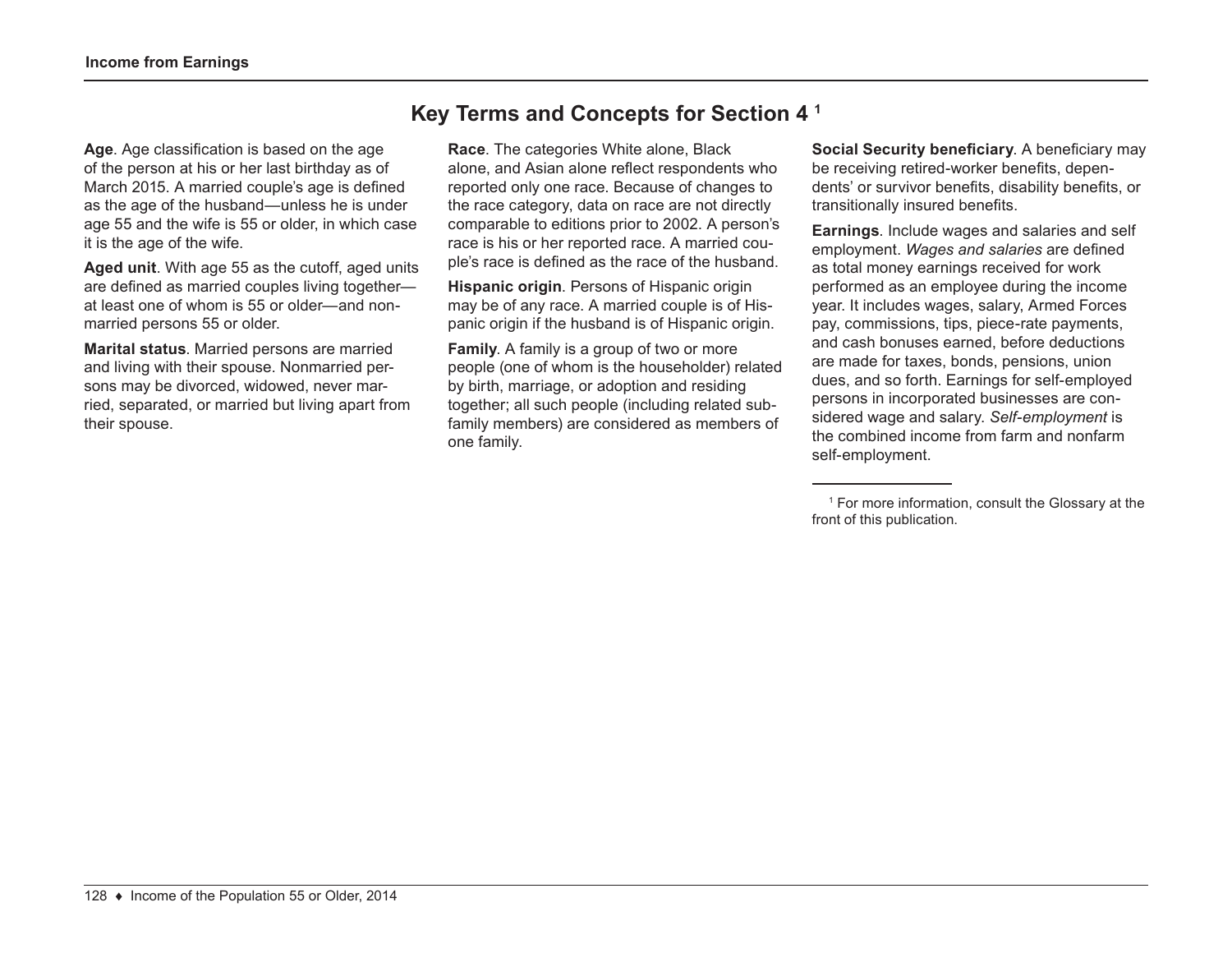**Percentage distribution of recipient units, by age, 2014**

|                              |            |            |        |        | Aged 65 or older |        |             |
|------------------------------|------------|------------|--------|--------|------------------|--------|-------------|
| Aged unit earnings (dollars) | Aged 55-61 | Aged 62-64 | Total  | 65-69  | $70 - 74$        | 75-79  | 80 or older |
| Total percent                | 100.0      | 100.0      | 100.0  | 100.0  | 100.0            | 100.0  | 100.0       |
| Loss                         | 0.3        | 0.2        | 0.7    | 0.3    | 1.0              | 1.4    | 1.5         |
| $1 - 999$                    | 0.7        | 1.0        | 2.5    | 1.9    | 2.7              | 3.7    | 4.3         |
| 1,000-1,999                  | 0.5        | 0.9        | 1.7    | 1.0    | 1.9              | 2.7    | 4.0         |
| 2,000-2,999                  | 0.4        | 0.8        | 1.8    | $1.2$  | 2.3              | 1.7    | 4.0         |
| 3,000-3,999                  | 0.4        | 0.9        | 2.2    | $1.7$  | 2.5              | 3.3    | 2.9         |
| 4,000-4,999                  | 0.5        | 0.9        | 1.5    | 1.3    | 2.1              | 1.1    | 1.8         |
| 5,000-5,999                  | 0.5        | 0.6        | 1.9    | $1.2$  | 2.2              | 4.8    | 2.1         |
| 6,000-6,999                  | 0.6        | 1.0        | 1.5    | 1.1    | 2.3              | 1.6    | 2.2         |
| 7,000-7,999                  | 0.5        | 0.6        | 1.4    | 1.1    | 1.3              | 1.8    | 2.6         |
| 8,000-8,999                  | 0.6        | 0.8        | 1.8    | 1.5    | 1.9              | 1.9    | 3.1         |
| 9,000-9,999                  | 0.6        | 0.6        | 1.2    | 1.0    | 1.4              | 1.4    | 1.0         |
| 10,000-10,999                | 1.1        | 1.6        | 2.2    | 1.7    | 3.1              | 2.8    | 1.3         |
| 11,000-11,999                | 0.5        | 0.7        | 1.0    | 1.0    | 0.9              | 1.3    | 1.0         |
| 12,000-12,999                | 1.0        | 1.9        | 2.0    | 2.0    | 2.5              | 2.1    | 0.5         |
| 13,000-13,999                | 0.5        | 0.5        | 1.2    | $1.2$  | 1.5              | 1.1    | $1.1$       |
| 14,000-14,999                | 0.8        | 0.7        | 1.2    | $1.2$  | 1.2              | 1.0    | 1.5         |
| 15,000-19,999                | 3.5        | 5.0        | 6.6    | 6.7    | 6.6              | 5.5    | 7.2         |
| 20,000-24,999                | 5.9        | 5.9        | 6.4    | 6.4    | 6.6              | 6.6    | 4.9         |
| 25,000-29,999                | 5.0        | 5.4        | 5.0    | 4.3    | 5.7              | 5.5    | 6.6         |
| 30,000-34,999                | 5.6        | 5.2        | 5.7    | 5.7    | 5.1              | 6.2    | 6.1         |
| 35,000-39,999                | 4.9        | 5.0        | 3.8    | 3.8    | 3.9              | 4.5    | 3.1         |
| 40,000-44,999                | 5.3        | 4.4        | 4.9    | 5.0    | 5.0              | 5.2    | 3.6         |
| 45,000-49,999                | 3.5        | 4.6        | 3.3    | 3.0    | 3.7              | 4.0    | 3.1         |
| 50,000-54,999                | 4.6        | 5.1        | 4.4    | 4.5    | 4.4              | 3.5    | 4.6         |
| 55,000-59,999                | 3.6        | 3.1        | 2.5    | 3.2    | 2.0              | 1.4    | 1.6         |
| 60,000-64,999                | 4.2        | 4.5        | 3.7    | 4.3    | 2.8              | 2.3    | 4.4         |
| 65,000-69,999                | 3.1        | 2.4        | 2.4    | 3.0    | 1.8              | 1.5    | 1.3         |
| 70,000-74,999                | 3.4        | 2.6        | 2.0    | 2.5    | 1.6              | 1.4    | 0.6         |
| 75,000-99,999                | 13.1       | 12.0       | 7.7    | 8.9    | 5.9              | 6.6    | 6.2         |
| 100,000-149,999              | 13.3       | 11.8       | 8.8    | 10.0   | 8.5              | 6.1    | 5.9         |
| 150,000-199,999              | 5.8        | 4.6        | 3.9    | 4.4    | 3.4              | 3.3    | 2.4         |
| 200,000 or more              | 5.8        | 4.7        | 3.3    | 3.8    | 2.3              | 2.7    | 3.6         |
| Median earnings (dollars)    | 57,000     | 50,000     | 35,000 | 41,000 | 30,000           | 28,000 | 26,000      |
| Number (thousands)           | 16,653     | 5,083      | 9,970  | 5,445  | 2,513            | 1,181  | 831         |
|                              |            |            |        |        |                  |        |             |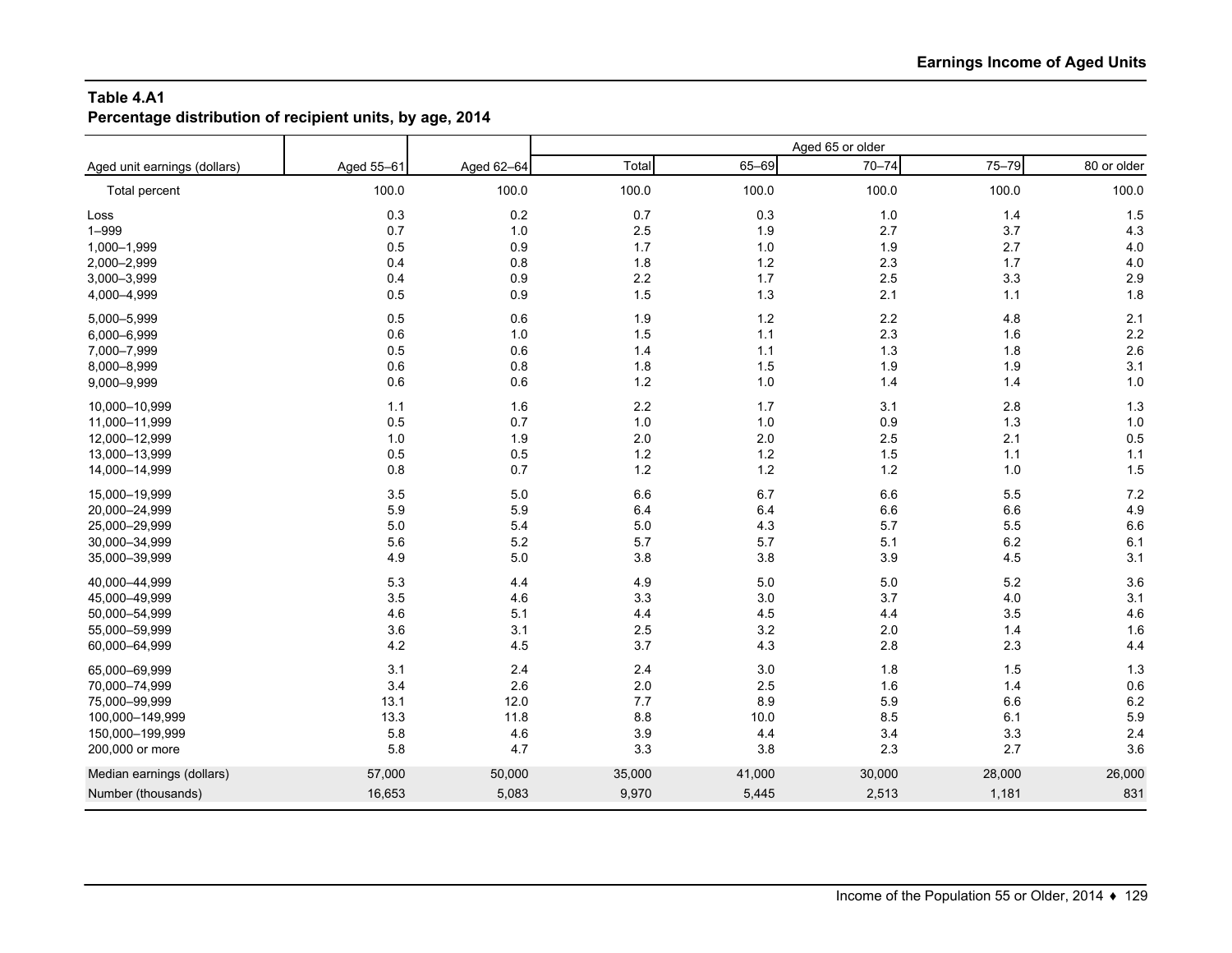**Percentage distribution of recipient units, by marital status and age, 2014**

|                              |           |           | Married couples |        |                  |        |        |           |           | Nonmarried persons |        |                  |        |        |
|------------------------------|-----------|-----------|-----------------|--------|------------------|--------|--------|-----------|-----------|--------------------|--------|------------------|--------|--------|
|                              |           |           |                 |        | Aged 65 or older |        |        |           |           |                    |        | Aged 65 or older |        |        |
|                              | Aged      | Aged      |                 |        |                  |        | 80 or  | Aged      | Aged      |                    |        |                  |        | 80 or  |
| Aged unit earnings (dollars) | $55 - 61$ | $62 - 64$ | Total           | 65-69  | $70 - 74$        | 75-79  | older  | $55 - 61$ | $62 - 64$ | Total              | 65-69  | $70 - 74$        | 75-79  | older  |
| <b>Total percent</b>         | 100.0     | 100.0     | 100.0           | 100.0  | 100.0            | 100.0  | 100.0  | 100.0     | 100.0     | 100.0              | 100.0  | 100.0            | 100.0  | 100.0  |
| Loss                         | 0.2       | 0.1       | 0.6             | 0.2    | 0.8              | 2.1    | 0.6    | 0.4       | 0.3       | 0.9                | 0.4    | 1.5              | 0.1    | 2.8    |
| $1 - 999$                    | 0.4       | 0.8       | 2.0             | 1.3    | 2.1              | 3.0    | 4.5    | 1.3       | 1.5       | 3.5                | 3.0    | 3.8              | 5.1    | 3.9    |
| 1,000-1,999                  | 0.1       | 0.5       | 1.1             | 0.7    | 1.7              | 0.5    | 2.6    | 1.1       | 1.7       | 2.7                | 1.5    | 2.3              | 6.9    | 6.0    |
| 2,000-2,999                  | 0.2       | 0.4       | 1.6             | 1.1    | 2.1              | 1.2    | 4.3    | 0.7       | 1.5       | 2.1                | 1.5    | 2.7              | 2.6    | 3.6    |
| 3,000-3,999                  | 0.1       | 0.6       | 2.0             | 1.6    | 2.4              | 2.4    | 3.2    | 0.8       | 1.4       | 2.5                | 1.9    | 2.7              | 5.0    | 2.5    |
| 4,000-4,999                  | 0.3       | 0.7       | 1.2             | 1.0    | 2.0              | 0.9    | 0.9    | 0.8       | 1.2       | 2.0                | 2.0    | 2.1              | 1.3    | 3.1    |
| 5,000-5,999                  | 0.3       | 0.2       | 1.7             | 1.0    | 1.8              | 4.0    | 2.0    | 0.8       | $1.2$     | 2.4                | 1.5    | 2.8              | 6.1    | 2.1    |
| 6,000-6,999                  | 0.3       | 0.6       | 1.2             | 0.9    | 1.9              | 1.3    | 1.5    | 0.9       | 1.7       | 2.0                | 1.4    | 3.1              | 2.0    | 3.2    |
| 7,000-7,999                  | 0.3       | 0.4       | 1.1             | 0.9    | 1.1              | 1.2    | 2.3    | 0.7       | 1.0       | 1.9                | 1.6    | 1.8              | 3.0    | 2.9    |
| 8,000-8,999                  | 0.3       | 0.3       | 1.1             | 0.7    | 1.4              | 1.1    | 2.7    | 0.9       | 1.6       | 2.9                | 2.8    | 2.7              | 3.4    | 3.7    |
| 9,000-9,999                  | 0.3       | 0.2       | 1.2             | 0.9    | 1.3              | 1.8    | 1.7    | 1.0       | 1.2       | 1.2                | 1.3    | 1.6              | 0.6    | 0.0    |
| 10.000-10.999                | 0.6       | 1.2       | 1.9             | 1.3    | 3.0              | 3.2    | 0.9    | 1.8       | 2.2       | 2.6                | 2.5    | 3.3              | 2.1    | 1.7    |
| 11,000-11,999                | 0.2       | 0.4       | 0.8             | 0.7    | 1.0              | 1.4    | 0.6    | 0.9       | 1.3       | 1.3                | 1.6    | 0.7              | 1.0    | 1.4    |
| 12,000-12,999                | 0.7       | 1.3       | 1.7             | 1.7    | 1.8              | 2.2    | 0.9    | 1.5       | 2.8       | 2.5                | 2.4    | 3.7              | 2.1    | 0.0    |
| 13,000-13,999                | 0.2       | 0.5       | 1.0             | 1.0    | 1.1              | 1.0    | $1.2$  | 0.9       | 0.6       | 1.6                | 1.6    | 2.1              | 1.2    | 0.8    |
| 14,000-14,999                | 0.4       | 0.2       | 0.8             | 0.7    | 1.1              | 0.2    | 1.7    | 1.4       | 1.4       | 1.8                | 2.0    | 1.3              | 2.5    | 1.2    |
| 15,000-19,999                | 1.9       | 3.3       | 5.3             | 4.9    | 6.0              | 5.4    | 5.7    | 5.9       | 7.7       | 8.8                | 9.9    | 7.7              | 5.7    | 9.2    |
| 20,000-24,999                | 3.1       | 4.5       | 4.7             | 4.4    | 5.0              | 5.1    | 5.4    | 9.8       | 8.2       | 9.2                | 10.0   | 9.3              | 9.4    | 4.2    |
| 25,000-29,999                | 3.4       | 4.5       | 4.6             | 3.6    | 6.0              | 6.4    | 4.7    | 7.3       | 6.9       | 5.6                | 5.5    | 5.2              | 3.9    | 9.4    |
| 30,000-34,999                | 3.9       | 4.5       | 5.3             | 5.2    | 4.4              | 7.4    | 5.9    | 8.0       | 6.5       | 6.3                | 6.6    | 6.5              | 3.8    | 6.3    |
| 35,000-39,999                | 3.5       | 4.1       | 4.2             | 4.1    | 4.2              | 5.2    | 2.3    | 7.0       | 6.3       | 3.2                | 3.1    | 3.2              | 3.2    | 4.2    |
| 40.000-44.999                | 3.8       | 4.1       | 4.3             | 4.1    | 4.6              | 4.6    | 3.5    | 7.3       | 4.9       | 6.1                | 6.6    | 5.7              | 6.3    | 3.7    |
| 45,000-49,999                | 3.2       | 4.1       | 3.4             | 3.4    | 3.3              | 3.9    | 3.3    | 3.9       | 5.5       | 2.9                | 2.1    | 4.3              | 4.1    | 2.7    |
| 50,000-54,999                | 3.9       | 4.4       | 4.1             | 4.7    | 3.5              | 3.6    | 2.5    | 5.7       | 6.1       | 4.9                | 4.3    | 6.1              | 3.4    | 7.6    |
| 55,000-59,999                | 3.6       | 3.1       | 2.9             | 3.4    | 2.6              | 1.7    | 2.1    | 3.7       | 3.0       | 1.9                | 2.7    | 0.8              | 0.7    | 1.0    |
| 60,000-64,999                | 4.6       | 4.9       | 4.3             | 4.8    | 3.6              | 2.8    | 6.0    | 3.6       | 3.9       | 2.6                | 3.5    | 1.3              | 1.5    | 2.1    |
| 65,000-69,999                | 3.6       | 2.5       | 2.9             | 3.5    | 2.2              | 2.2    | 2.2    | 2.4       | 2.3       | 1.5                | 2.1    | 1.2              | 0.3    | 0.1    |
| 70,000-74,999                | 3.8       | 3.3       | 2.2             | 2.8    | 1.8              | 1.3    | 0.4    | 2.7       | 1.5       | 1.6                | 1.9    | 1.3              | 1.4    | 1.0    |
| 75,000-99,999                | 16.0      | 14.6      | 9.1             | 10.7   | 7.4              | 6.7    | 7.6    | 8.8       | 7.7       | 5.2                | 5.9    | 3.4              | 6.6    | 4.2    |
| 100,000-149,999              | 18.8      | 15.9      | 11.7            | 13.3   | 11.3             | 8.0    | 7.5    | 5.4       | 5.1       | 3.8                | 4.3    | 3.4              | 2.4    | 3.6    |
| 150,000-199,999              | 8.9       | 7.1       | 5.3             | 6.2    | 4.5              | 4.5    | 2.9    | 1.4       | 0.5       | 1.3                | 1.4    | 1.3              | 1.1    | 1.6    |
| 200,000 or more              | 9.0       | 6.8       | 4.5             | 5.2    | 2.9              | 3.6    | 6.0    | 1.2       | 1.1       | 1.1                | 1.3    | 1.1              | 1.1    | 0.2    |
| Median earnings (dollars)    | 78,280    | 65,000    | 45,000          | 54,000 | 36,900           | 30,002 | 30,000 | 35,000    | 32,000    | 23,799             | 25,000 | 20,598           | 18,202 | 20,000 |
| Number (thousands)           | 9,841     | 3,167     | 6,341           | 3,459  | 1,622            | 767    | 494    | 6,812     | 1,916     | 3,629              | 1,986  | 891              | 414    | 338    |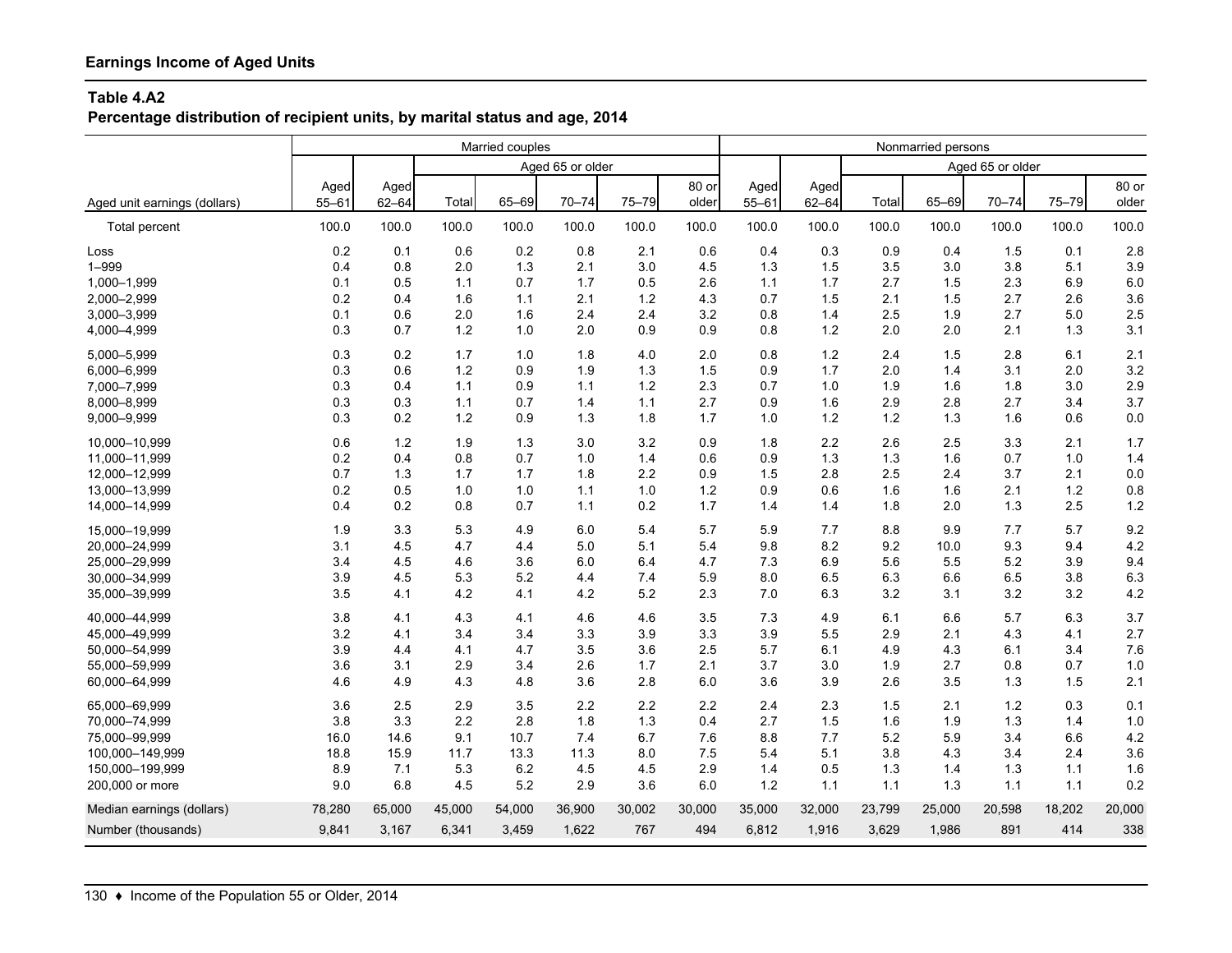**Percentage distribution of recipient units, by Social Security beneficiary status, marital status, and age, 2014**

|                           |           |           |        |           | Beneficiary units |        |           |                    | Nonbeneficiary units |           |           |        |           |                 |        |           |                    |        |
|---------------------------|-----------|-----------|--------|-----------|-------------------|--------|-----------|--------------------|----------------------|-----------|-----------|--------|-----------|-----------------|--------|-----------|--------------------|--------|
|                           |           | All units |        |           | Married couples   |        |           | Nonmarried persons |                      |           | All units |        |           | Married couples |        |           | Nonmarried persons |        |
| Aged unit earnings        |           |           | 65 or  |           |                   | 65 or  |           |                    | 65 or                |           |           | 65 or  |           |                 | 65 or  |           |                    | 65 or  |
| (dollars)                 | $55 - 61$ | $62 - 64$ | older  | $55 - 61$ | $62 - 64$         | older  | $55 - 61$ | $62 - 64$          | older                | $55 - 61$ | $62 - 64$ | older  | $55 - 61$ | $62 - 64$       | older  | $55 - 61$ | $62 - 64$          | older  |
| Total percent             | 100.0     | 100.0     | 100.0  | 100.0     | 100.0             | 100.0  | 100.0     | 100.0              | 100.0                | 100.0     | 100.0     | 100.0  | 100.0     | 100.0           | 100.0  | 100.0     | 100.0              | 100.0  |
| Loss                      | 0.7       | 0.0       | 0.9    | 0.3       | 0.0               | 0.8    | 2.7       | 0.0                | 1.3                  | 0.2       | 0.2       | 0.1    | 0.2       | 0.1             | 0.2    | 0.3       | 0.3                | 0.0    |
| $1 - 999$                 | 2.7       | 2.7       | 3.3    | 1.1       | 1.7               | 2.6    | 10.1      | 5.8                | 4.6                  | 0.6       | 0.5       | 0.7    | 0.3       | 0.3             | 0.1    | 1.0       | 0.6                | 1.4    |
| 1,000-1,999               | 1.1       | 2.5       | 2.1    | 0.8       | 1.2               | 1.4    | 2.5       | 6.3                | 3.6                  | 0.5       | 0.4       | 0.5    | 0.0       | 0.2             | 0.1    | 1.1       | 0.8                | 1.1    |
| 2,000-2,999               | 1.5       | 1.6       | 2.3    | 1.3       | 1.0               | 2.0    | 2.7       | 3.4                | 2.9                  | 0.3       | 0.5       | 0.4    | 0.1       | 0.1             | 0.3    | 0.6       | 1.2                | 0.6    |
| 3,000-3,999               | 1.9       | 1.5       | 2.9    | 0.9       | 0.8               | 2.5    | 7.0       | 3.7                | 3.7                  | 0.3       | 0.7       | 0.4    | 0.0       | 0.4             | 0.5    | 0.6       | 1.0                | 0.3    |
| 4,000-4,999               | 1.8       | 1.7       | 2.0    | 0.6       | 1.6               | 1.5    | 7.3       | 1.8                | 3.0                  | 0.4       | 0.6       | 0.4    | 0.2       | 0.3             | 0.6    | 0.6       | 1.0                | 0.1    |
| 5.000-5.999               | 1.2       | 1.2       | 2.5    | 0.6       | 0.8               | 2.2    | 3.9       | 2.4                | 3.2                  | 0.5       | 0.4       | 0.5    | 0.3       | 0.0             | 0.3    | 0.7       | 0.9                | 0.8    |
| 6,000-6,999               | 1.6       | 2.2       | 1.8    | 1.4       | 1.6               | 1.4    | 2.7       | 3.8                | 2.5                  | 0.5       | 0.6       | 1.0    | 0.2       | 0.1             | 0.9    | 0.9       | 1.3                | 1.2    |
| 7,000-7,999               | 2.0       | 1.3       | 1.6    | 1.1       | 0.9               | 1.2    | 6.4       | 2.5                | 2.3                  | 0.4       | 0.4       | 0.9    | 0.2       | 0.2             | 0.8    | 0.6       | 0.7                | 1.0    |
| 8,000-8,999               | 1.1       | 1.3       | 2.2    | 0.8       | 0.8               | 1.3    | 2.4       | 2.7                | 4.0                  | 0.5       | 0.6       | 0.6    | 0.3       | 0.0             | 0.5    | 0.9       | 1.3                | 0.8    |
| 9,000-9,999               | 1.8       | 1.1       | 1.3    | 1.0       | 0.5               | 1.3    | 5.9       | 3.1                | 1.5                  | 0.5       | 0.4       | 0.8    | 0.2       | 0.1             | 0.9    | 0.8       | 0.9                | 0.7    |
| 10.000-10.999             | 2.3       | 3.4       | 2.6    | 2.2       | 2.8               | 2.3    | 2.9       | 5.0                | 3.3                  | 1.0       | 0.9       | 1.0    | 0.5       | 0.4             | 0.8    | 1.8       | 1.6                | 1.3    |
| 11,000-11,999             | 0.9       | 0.8       | $1.2$  | 0.7       | 0.1               | 0.9    | 1.6       | 3.1                | 1.8                  | 0.5       | 0.7       | 0.5    | 0.2       | 0.5             | 0.6    | 0.9       | 1.0                | 0.3    |
| 12,000-12,999             | 1.5       | 3.6       | 2.3    | 1.8       | 2.2               | 1.9    | 0.0       | 8.1                | 3.0                  | 1.0       | 1.3       | 1.3    | 0.6       | 0.9             | 1.2    | 1.5       | 1.8                | 1.5    |
| 13,000-13,999             | 0.8       | 1.0       | 1.5    | 0.8       | 1.0               | 1.2    | 1.2       | 0.7                | 2.0                  | 0.4       | 0.4       | 0.7    | 0.1       | 0.2             | 0.6    | 0.9       | 0.6                | 0.8    |
| 14,000-14,999             | 1.3       | 1.0       | 1.5    | 0.9       | 0.4               | 1.0    | 3.2       | 2.9                | 2.4                  | 0.8       | 0.5       | 0.5    | 0.4       | 0.1             | 0.4    | 1.3       | $1.2$              | 0.7    |
| 15.000-19.999             | 6.3       | 6.0       | 7.6    | 5.3       | 3.7               | 6.3    | 10.7      | 12.8               | 10.2                 | 3.3       | 4.7       | 4.0    | 1.5       | 3.2             | 2.3    | 5.8       | 6.7                | 6.1    |
| 20.000-24.999             | 5.5       | 7.6       | 6.9    | 5.0       | 7.9               | 5.4    | 7.8       | 6.9                | 10.0                 | 5.9       | 5.3       | 4.9    | 2.9       | 3.0             | 2.7    | 9.9       | 8.5                | 7.6    |
| 25,000-29,999             | 7.1       | 6.2       | 5.2    | 7.9       | 6.6               | 5.4    | 3.1       | 4.9                | 4.7                  | 4.8       | 5.1       | 4.4    | 2.8       | 3.5             | 2.1    | 7.4       | 7.3                | 7.2    |
| 30,000-34,999             | 6.2       | 4.8       | 5.6    | 7.1       | 5.6               | 5.9    | 1.9       | 2.2                | 4.9                  | 5.5       | 5.4       | 5.9    | 3.5       | 3.9             | 3.6    | 8.2       | 7.3                | 8.8    |
| 35,000-39,999             | 4.2       | 4.8       | 3.6    | 4.9       | 5.8               | 4.3    | 1.1       | 1.9                | 2.2                  | 5.0       | 5.0       | 4.3    | 3.3       | 3.4             | 3.6    | 7.2       | 7.2                | 5.2    |
| 40,000-44,999             | 5.5       | 6.2       | 4.4    | 6.0       | 7.6               | 4.4    | 3.4       | 1.8                | 4.5                  | 5.2       | 3.8       | 6.1    | 3.6       | 2.5             | 3.9    | 7.4       | 5.5                | 9.0    |
| 45,000-49,999             | 2.2       | 4.5       | 3.1    | 2.5       | 4.7               | 3.3    | 1.0       | 3.8                | 2.7                  | 3.6       | 4.7       | 3.7    | 3.3       | 3.8             | 3.8    | 4.0       | 5.8                | 3.4    |
| 50,000-54,999             | 5.1       | 3.8       | 4.0    | 5.9       | 4.0               | 4.0    | 1.4       | 3.0                | 3.9                  | 4.6       | 5.5       | 5.4    | 3.6       | 4.6             | 4.4    | 5.8       | 6.7                | 6.8    |
| 55,000-59,999             | 3.5       | 2.5       | 2.4    | 4.2       | 3.2               | 2.9    | 0.0       | 0.2                | 1.5                  | 3.6       | 3.3       | 2.8    | 3.5       | 3.1             | 2.9    | 3.8       | 3.5                | 2.7    |
| 60,000-64,999             | 5.5       | 4.4       | 3.3    | 6.4       | 5.9               | 4.0    | 1.5       | 0.0                | 1.9                  | 4.1       | 4.5       | 4.8    | 4.4       | 4.4             | 5.5    | 3.7       | 4.7                | 4.0    |
| 65,000-69,999             | 2.6       | 1.9       | 2.1    | 3.0       | 2.2               | 2.7    | 0.8       | 1.2                | 0.8                  | 3.1       | 2.6       | 3.1    | 3.6       | 2.7             | 3.4    | 2.4       | 2.5                | 2.7    |
| 70,000-74,999             | 3.8       | 1.8       | 1.3    | 4.5       | 2.4               | 1.6    | 0.0       | 0.0                | 0.8                  | 3.3       | 2.9       | 3.5    | 3.7       | 3.7             | 3.8    | 2.8       | 1.8                | 3.2    |
| 75.000-99.999             | 8.8       | 9.2       | 6.7    | 10.2      | 11.2              | 8.5    | 2.1       | 2.9                | 2.9                  | 13.4      | 13.0      | 10.3   | 16.7      | 16.2            | 10.7   | 9.0       | 8.7                | 9.6    |
| 100,000-149,999           | 7.4       | 6.6       | 6.6    | 8.3       | 7.7               | 9.0    | 2.6       | 3.0                | 1.7                  | 13.8      | 13.7      | 14.5   | 20.0      | 19.7            | 19.8   | 5.5       | 5.5                | 7.7    |
| 150,000-199,999           | 1.3       | 2.2       | 3.0    | 1.6       | 2.9               | 4.0    | 0.0       | 0.0                | 1.0                  | 6.1       | 5.5       | 6.0    | 9.7       | 9.1             | 9.2    | 1.4       | 0.6                | 2.0    |
| 200,000 or more           | 0.9       | 1.0       | 2.2    | 1.1       | 1.4               | 2.8    | 0.0       | 0.0                | 1.0                  | 6.2       | 5.9       | 5.9    | 9.9       | 9.3             | 9.4    | 1.2       | 1.4                | 1.4    |
| Median earnings (dollars) | 35,000    | 32.000    | 27,000 | 42,000    | 40.000            | 36,000 | 9,360     | 12,000             | 18.000               | 60,000    | 56,000    | 56,000 | 83,000    | 80,000          | 72,900 | 36,000    | 36.000             | 40,000 |
| Number (thousands)        | 1,191     | 1,315     | 7,151  | 986       | 994               | 4,760  | 206       | 321                | 2.391                | 15,461    | 3,767     | 2,819  | 8,855     | 2,173           | 1,581  | 6,606     | 1.595              | 1,238  |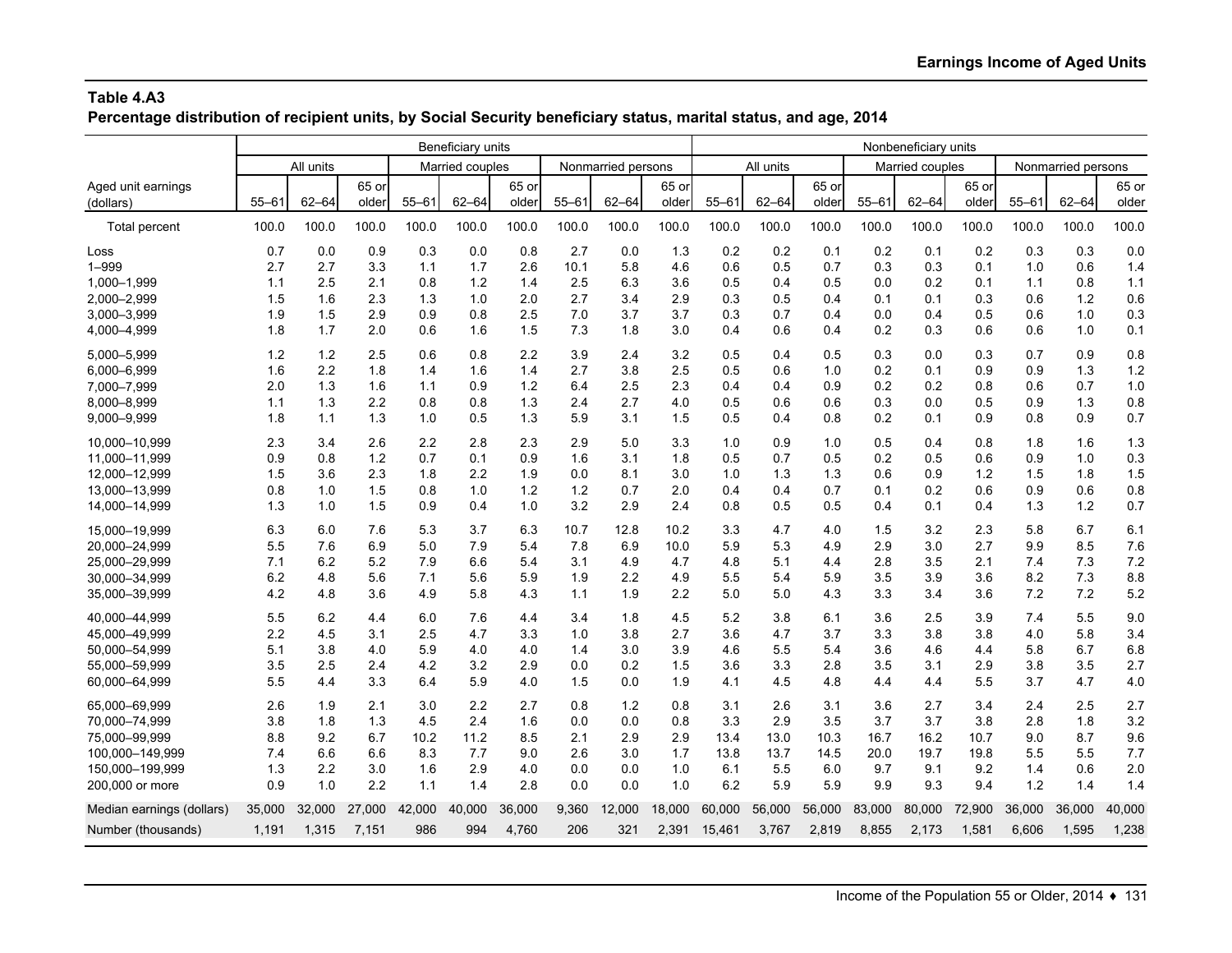**Percentage distribution of recipient units, by race, Hispanic origin, and marital status, 2014**

|                              | White alone |         |                    | Black alone |         |                    | Asian alone |         |                    | Hispanic origin |         |                    |
|------------------------------|-------------|---------|--------------------|-------------|---------|--------------------|-------------|---------|--------------------|-----------------|---------|--------------------|
|                              |             |         | Married Nonmarried |             |         | Married Nonmarried |             |         | Married Nonmarried |                 |         | Married Nonmarried |
| Aged unit earnings (dollars) | All units   | couples | persons            | All units   | couples | persons            | All units   | couples | persons            | All units       | couples | persons            |
| Total percent                | 100.0       | 100.0   | 100.0              | 100.0       | 100.0   | 100.0              | 100.0       | 100.0   | 100.0              | 100.0           | 100.0   | 100.0              |
| Loss                         | 0.8         | 0.6     | 1.0                | 0.4         | 0.4     | 0.4                | 0.4         | 0.5     | 0.0                | 0.1             | 0.0     | 0.2                |
| $1 - 999$                    | 2.7         | 2.1     | 3.7                | 1.8         | 1.0     | 2.4                | 1.8         | 1.0     | 4.3                | 2.2             | 2.3     | 2.1                |
| 1,000-1,999                  | 1.8         | 1.2     | 2.8                | 1.3         | 0.3     | 2.1                | 0.7         | 0.0     | 2.7                | 1.5             | 1.6     | 1.5                |
| 2,000-2,999                  | 1.9         | 1.8     | 2.1                | 1.1         | 0.4     | 1.6                | 0.8         | 0.5     | 1.7                | 1.1             | 1.3     | 0.8                |
| 3,000-3,999                  | 2.4         | 2.2     | 2.8                | 1.0         | 0.8     | 1.2                | 0.2         | 0.2     | 0.0                | 1.7             | 2.0     | 1.3                |
| 4,000-4,999                  | 1.6         | $1.2$   | 2.2                | 1.9         | 2.2     | 1.7                | 0.5         | 0.1     | 1.6                | 2.2             | 2.3     | 2.1                |
| 5,000-5,999                  | 1.8         | 1.5     | 2.4                | 3.3         | 3.7     | 3.0                | 2.3         | 3.0     | 0.0                | 0.6             | 0.4     | 0.9                |
| 6,000-6,999                  | 1.6         | 1.4     | 2.0                | 1.7         | 0.8     | 2.5                | 0.3         | 0.3     | 0.4                | 1.5             | 1.2     | 1.9                |
| 7,000-7,999                  | 1.3         | 1.1     | 1.7                | 1.9         | 1.2     | 2.4                | 1.4         | 0.6     | 3.5                | 2.0             | 1.3     | 2.9                |
| 8,000-8,999                  | 1.6         | 1.0     | 2.7                | 2.6         | 1.6     | 3.5                | 1.4         | 0.9     | 3.1                | 1.9             | 1.7     | 2.3                |
| 9,000-9,999                  | 1.2         | 1.2     | 1.2                | 1.1         | 0.7     | 1.4                | 0.8         | 1.0     | 0.0                | 1.1             | 1.2     | 0.9                |
| 10,000-10,999                | 2.0         | 1.8     | 2.4                | 3.7         | 3.8     | 3.6                | 2.6         | 2.0     | 4.6                | 2.4             | 2.0     | 3.0                |
| 11,000-11,999                | 1.1         | 0.9     | 1.4                | 0.6         | 0.5     | 0.7                | 0.0         | 0.0     | 0.0                | 1.0             | 0.7     | 1.3                |
| 12,000-12,999                | 1.7         | 1.5     | 2.0                | 3.8         | 4.1     | 3.7                | 3.3         | 2.0     | 7.4                | 2.8             | 2.7     | 3.0                |
| 13,000-13,999                | 1.3         | 1.1     | 1.6                | 1.3         | 1.2     | 1.3                | 0.9         | 0.6     | 1.7                | 2.0             | 1.5     | 2.6                |
| 14,000-14,999                | 1.2         | 0.9     | 1.7                | 0.6         | 0.0     | 1.2                | 2.8         | 1.7     | 6.3                | 3.2             | 1.9     | 5.2                |
| 15,000-19,999                | 6.5         | 5.3     | 8.7                | 9.8         | 6.2     | 12.9               | 3.7         | 4.3     | 2.1                | 9.2             | 7.1     | 12.1               |
| 20,000-24,999                | 6.0         | 4.5     | 8.9                | 10.0        | 9.1     | 10.8               | 5.3         | 3.3     | 11.4               | 8.6             | 8.0     | 9.6                |
| 25,000-29,999                | 4.8         | 4.4     | 5.5                | 6.2         | 5.9     | 6.4                | 4.8         | 5.2     | 3.4                | 6.8             | 5.8     | 8.3                |
| 30,000-34,999                | 5.4         | 5.0     | 6.2                | 6.4         | 5.6     | 7.0                | 9.2         | 9.7     | 7.4                | 7.9             | 7.4     | 8.6                |
| 35,000-39,999                | 3.7         | 4.1     | 3.0                | 4.6         | 4.3     | 4.8                | 5.7         | 5.6     | 6.1                | 3.5             | 4.8     | 1.5                |
| 40,000-44,999                | 4.8         | 4.0     | 6.2                | 5.9         | 6.5     | 5.3                | 4.0         | 4.5     | 2.3                | 6.5             | 5.4     | 8.1                |
| 45,000-49,999                | 3.2         | 3.2     | 3.0                | 4.2         | 6.0     | 2.7                | 2.6         | 3.4     | 0.0                | 4.9             | 6.0     | 3.3                |
| 50,000-54,999                | 4.6         | 4.2     | 5.3                | 2.8         | 3.4     | 2.2                | 3.6         | 2.4     | 7.2                | 3.2             | 3.3     | 3.1                |
| 55,000-59,999                | 2.6         | 2.8     | 2.2                | 1.8         | 3.7     | 0.1                | 3.0         | 3.7     | 0.9                | 2.0             | 1.7     | 2.4                |
| 60,000-64,999                | 3.8         | 4.5     | 2.5                | 3.5         | 3.0     | 3.9                | 4.3         | 4.8     | 2.8                | 3.7             | 4.7     | 2.2                |
| 65,000-69,999                | 2.5         | 2.9     | 1.6                | 2.0         | 3.4     | 0.8                | 2.1         | 2.3     | 1.5                | 2.1             | 2.8     | $1.1$              |
| 70.000-74.999                | 1.8         | 2.0     | 1.5                | 3.1         | 2.9     | 3.2                | 2.2         | 2.9     | 0.0                | 1.5             | 1.7     | $1.1$              |
| 75,000-99,999                | 7.8         | 9.1     | 5.3                | 5.8         | 7.3     | 4.5                | 9.7         | 10.6    | 6.7                | 5.7             | 6.4     | 4.7                |
| 100,000-149,999              | 9.1         | 11.9    | 3.8                | 4.0         | 6.4     | 1.9                | 13.0        | 13.7    | 10.8               | 4.7             | 7.1     | 1.4                |
| 150,000-199,999              | 4.2         | 5.7     | 1.6                | 1.0         | 2.2     | 0.0                | 3.1         | 4.0     | 0.0                | 1.0             | 1.3     | 0.5                |
| 200,000 or more              | 3.5         | 4.7     | 1.3                | 1.0         | 1.3     | 0.7                | 3.8         | 4.9     | 0.3                | 1.4             | 2.4     | 0.1                |
| Median earnings (dollars)    | 36,000      | 45,000  | 24,000             | 25,000      | 35,000  | 22,000             | 40,000      | 49,000  | 24,002             | 28,000          | 33,000  | 24,000             |
| Number (thousands)           | 8,545       | 5,549   | 2,996              | 820         | 380     | 440                | 420         | 317     | 103                | 748             | 441     | 307                |
|                              |             |         |                    |             |         |                    |             |         |                    |                 |         |                    |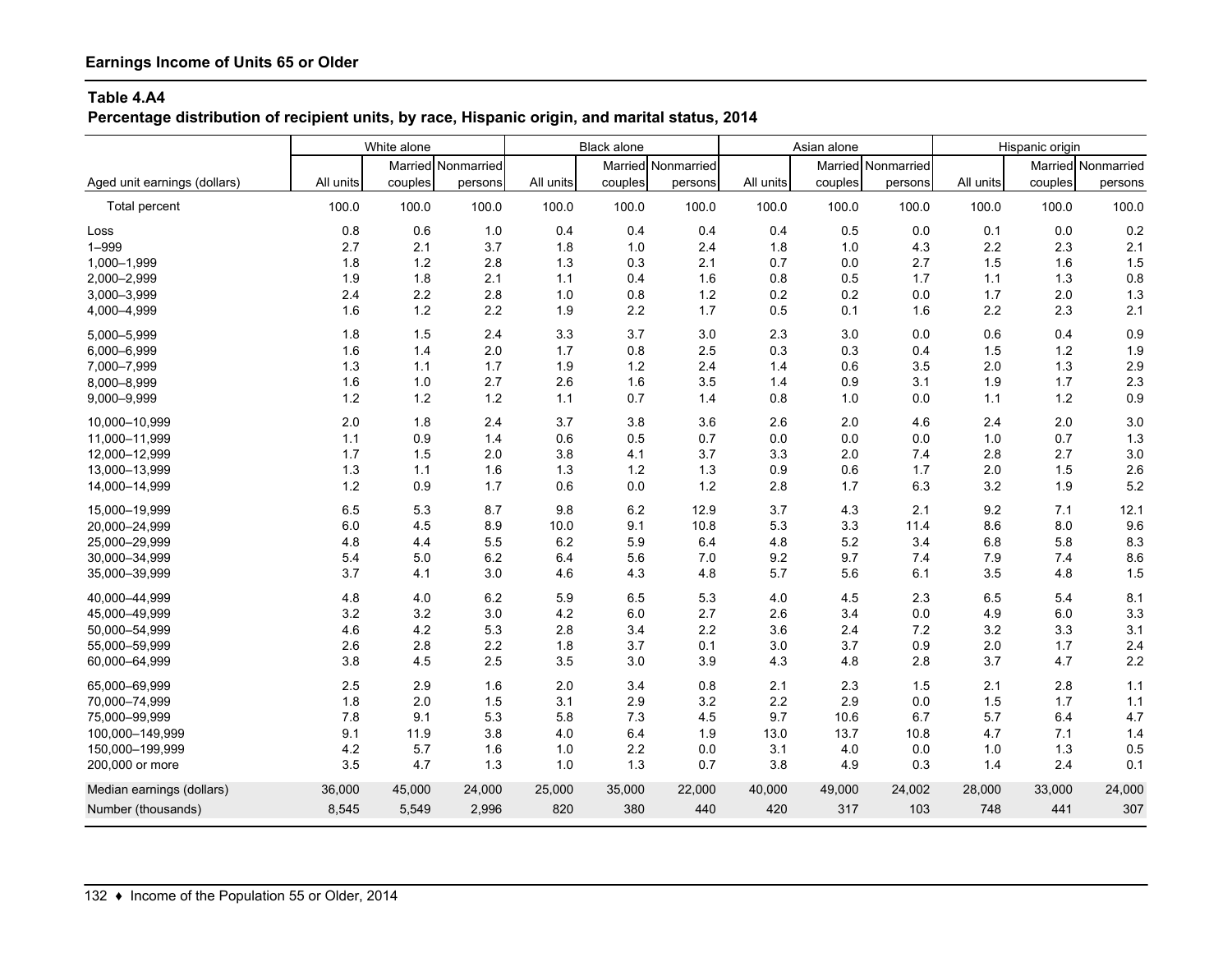**Percentage distribution of recipient units, by marital status and quintile of total money income, 2014**

|                              |       |        | All units |        |        |       |        | Married couples |        |         | Nonmarried persons |        |       |        |        |
|------------------------------|-------|--------|-----------|--------|--------|-------|--------|-----------------|--------|---------|--------------------|--------|-------|--------|--------|
| Aged unit earnings (dollars) | First | Second | Third     | Fourth | Fifth  | First | Second | Third           | Fourth | Fifth   | First              | Second | Third | Fourth | Fifth  |
| Total percent                | 100.0 | 100.0  | 100.0     | 100.0  | 100.0  | 100.0 | 100.0  | 100.0           | 100.0  | 100.0   | 100.0              | 100.0  | 100.0 | 100.0  | 100.0  |
| Loss                         | 5.8   | 2.9    | 0.9       | 0.3    | 0.2    | 5.7   | 0.0    | 0.4             | 0.3    | 0.2     | 7.6                | 1.9    | 2.7   | 0.3    | 0.2    |
| $1 - 999$                    | 10.0  | 10.3   | 2.5       | 2.0    | 1.1    | 7.3   | 2.9    | 2.2             | 1.5    | 0.8     | 13.3               | 10.8   | 10.7  | 1.9    | 1.2    |
| 1,000-1,999                  | 11.3  | 4.6    | 2.1       | 1.8    | 0.3    | 4.2   | 0.7    | 2.3             | 0.4    | 0.4     | 16.8               | 12.5   | 3.4   | 2.1    | 1.0    |
| 2,000-2,999                  | 8.9   | 4.5    | 3.0       | 1.5    | 0.7    | 7.6   | 3.8    | 1.3             | 1.0    | 0.3     | 5.5                | 8.5    | 3.1   | 1.5    | 1.3    |
| 3,000-3,999                  | 4.9   | 8.2    | 3.2       | 1.9    | 0.8    | 8.4   | 4.7    | 2.3             | 1.1    | 0.4     | 5.1                | 3.8    | 7.8   | 1.5    | 1.4    |
| 4,000-4,999                  | 7.1   | 4.2    | 2.1       | 1.5    | 0.6    | 3.1   | 2.6    | 2.0             | 0.4    | 0.6     | 13.0               | 5.0    | 4.3   | 1.7    | 0.6    |
| 5,000-5,999                  | 5.0   | 6.9    | 2.9       | 1.3    | 1.0    | 6.3   | 4.5    | 1.3             | 1.4    | 0.2     | 8.8                | 3.9    | 5.0   | 2.4    | 1.1    |
| 6,000-6,999                  | 4.1   | 4.0    | 2.6       | 1.4    | 0.7    | 2.6   | 1.8    | 1.9             | 1.3    | 0.4     | 5.7                | 3.0    | 4.4   | 2.8    | 0.6    |
| 7,000-7,999                  | 8.5   | 3.9    | 2.3       | 1.3    | 0.3    | 5.5   | 2.5    | 1.1             | 0.5    | 0.2     | 5.8                | 7.0    | 3.3   | 2.3    | 0.5    |
| 8,000-8,999                  | 7.0   | 4.8    | 4.8       | 1.0    | 0.3    | 4.2   | 4.4    | 0.5             | 0.5    | 0.2     | 5.1                | 5.7    | 6.9   | 3.7    | 1.0    |
| 9,000-9,999                  | 4.8   | 2.6    | 1.2       | 1.1    | 0.7    | 3.3   | 1.4    | 1.0             | 1.0    | 0.9     | 6.8                | 0.5    | 2.4   | 1.5    | 0.4    |
| 10.000-10.999                | 5.5   | 4.8    | 3.2       | 2.3    | 1.1    | 5.6   | 4.1    | 1.9             | 1.8    | 0.5     | 6.4                | 2.1    | 5.4   | 2.4    | 1.8    |
| 11,000-11,999                | 1.9   | 2.5    | 1.7       | 1.2    | 0.3    | 3.1   | 1.0    | 1.6             | 0.2    | 0.4     | 0.0                | 1.4    | 1.9   | 2.2    | 0.7    |
| 12,000-12,999                | 10.8  | 2.2    | 3.9       | 2.4    | 0.5    | 6.4   | 3.3    | 3.1             | 0.7    | 0.2     | 0.0                | 9.3    | 2.5   | 4.3    | 0.9    |
| 13,000-13,999                | 4.3   | 2.0    | 2.2       | 1.6    | 0.4    | 2.6   | 2.7    | 1.6             | 0.6    | 0.1     | 0.0                | 5.0    | 2.7   | 2.0    | 0.8    |
| 14,000-14,999                | 0.0   | 4.8    | 2.2       | 1.2    | 0.4    | 2.3   | 2.0    | 1.0             | 0.8    | 0.1     | 0.0                | 5.9    | 4.0   | 1.9    | 0.9    |
| 15,000-19,999                | 0.0   | 15.0   | 16.4      | 7.3    | 1.9    | 11.2  | 14.3   | 8.2             | 3.5    | 0.7     | 0.0                | 13.7   | 11.6  | 16.4   | 3.8    |
| 20,000-24,999                | 0.0   | 11.7   | 14.1      | 8.3    | 2.0    | 6.5   | 12.0   | 7.3             | 3.0    | 1.7     | 0.0                | 0.0    | 18.2  | 14.6   | 5.3    |
| 25,000-29,999                | 0.0   | 0.0    | 10.9      | 9.0    | 1.5    | 4.2   | 6.5    | 12.0            | 2.9    | 1.0     | 0.0                | 0.0    | 0.0   | 12.3   | 4.2    |
| 30,000-34,999                | 0.0   | 0.0    | 11.1      | 9.8    | 2.5    | 0.0   | 12.1   | 9.9             | 4.9    | 1.7     | 0.0                | 0.0    | 0.0   | 11.3   | 6.1    |
| 35,000-39,999                | 0.0   | 0.0    | 6.7       | 6.2    | 2.2    | 0.0   | 6.4    | 8.6             | 4.4    | 1.4     | 0.0                | 0.0    | 0.0   | 6.1    | 3.0    |
| 40,000-44,999                | 0.0   | 0.0    | 0.0       | 11.4   | 3.6    | 0.0   | 6.5    | 5.8             | 6.4    | 1.8     | 0.0                | 0.0    | 0.0   | 4.7    | 9.4    |
| 45,000-49,999                | 0.0   | 0.0    | 0.0       | 6.2    | 3.2    | 0.0   | 0.0    | 6.7             | 6.2    | 1.2     | 0.0                | 0.0    | 0.0   | 0.0    | 5.9    |
| 50,000-54,999                | 0.0   | 0.0    | 0.0       | 7.5    | 4.9    | 0.0   | 0.0    | 7.3             | 7.5    | 1.7     | 0.0                | 0.0    | 0.0   | 0.0    | 9.8    |
| 55,000-59,999                | 0.0   | 0.0    | 0.0       | 2.7    | 3.9    | 0.0   | 0.0    | 2.4             | 6.2    | 2.2     | 0.0                | 0.0    | 0.0   | 0.0    | 3.8    |
| 60,000-64,999                | 0.0   | 0.0    | 0.0       | 4.2    | 5.5    | 0.0   | 0.0    | 4.7             | 9.8    | 2.2     | 0.0                | 0.0    | 0.0   | 0.0    | 5.2    |
| 65,000-69,999                | 0.0   | 0.0    | 0.0       | 2.0    | 3.9    | 0.0   | 0.0    | 1.4             | 6.2    | 2.8     | 0.0                | 0.0    | 0.0   | 0.0    | 2.9    |
| 70,000-74,999                | 0.0   | 0.0    | 0.0       | 1.6    | 3.3    | 0.0   | 0.0    | 0.0             | 5.8    | 1.8     | 0.0                | 0.0    | 0.0   | 0.0    | 3.2    |
| 75,000-99,999                | 0.0   | 0.0    | 0.0       | 0.0    | 16.9   | 0.0   | 0.0    | 0.0             | 14.8   | 15.0    | 0.0                | 0.0    | 0.0   | 0.0    | 10.4   |
| 100,000-149,999              | 0.0   | 0.0    | 0.0       | 0.0    | 19.5   | 0.0   | 0.0    | 0.0             | 4.8    | 30.3    | 0.0                | 0.0    | 0.0   | 0.0    | 7.5    |
| 150,000-199,999              | 0.0   | 0.0    | 0.0       | 0.0    | 8.5    | 0.0   | 0.0    | 0.0             | 0.0    | 15.5    | 0.0                | 0.0    | 0.0   | 0.0    | 2.7    |
| 200,000 or more              | 0.0   | 0.0    | 0.0       | 0.0    | 7.2    | 0.0   | 0.0    | 0.0             | 0.0    | 13.0    | 0.0                | 0.0    | 0.0   | 0.0    | 2.3    |
| Median earnings (dollars)    | 5,000 | 8,000  | 18,000    | 30,000 | 75,216 | 7.700 | 17,000 | 28,000          | 52,000 | 109,380 | 4,000              | 7,000  | 8,820 | 19,045 | 48,000 |
| Number (thousands)           | 314   | 741    | 1,523     | 2,877  | 4,515  | 429   | 751    | 1,295           | 1,689  | 2,177   | 111                | 191    | 485   | 1,024  | 1,819  |
|                              |       |        |           |        |        |       |        |                 |        |         |                    |        |       |        |        |

NOTE: Quintile limits are \$13,499, \$23,592, \$39,298, and \$72,129 for all units; \$27,538, \$44,424, \$67,621, and \$108,703 for married couples; and \$10,859, \$16,552, \$24,400, and \$41,151 for nonmarried persons.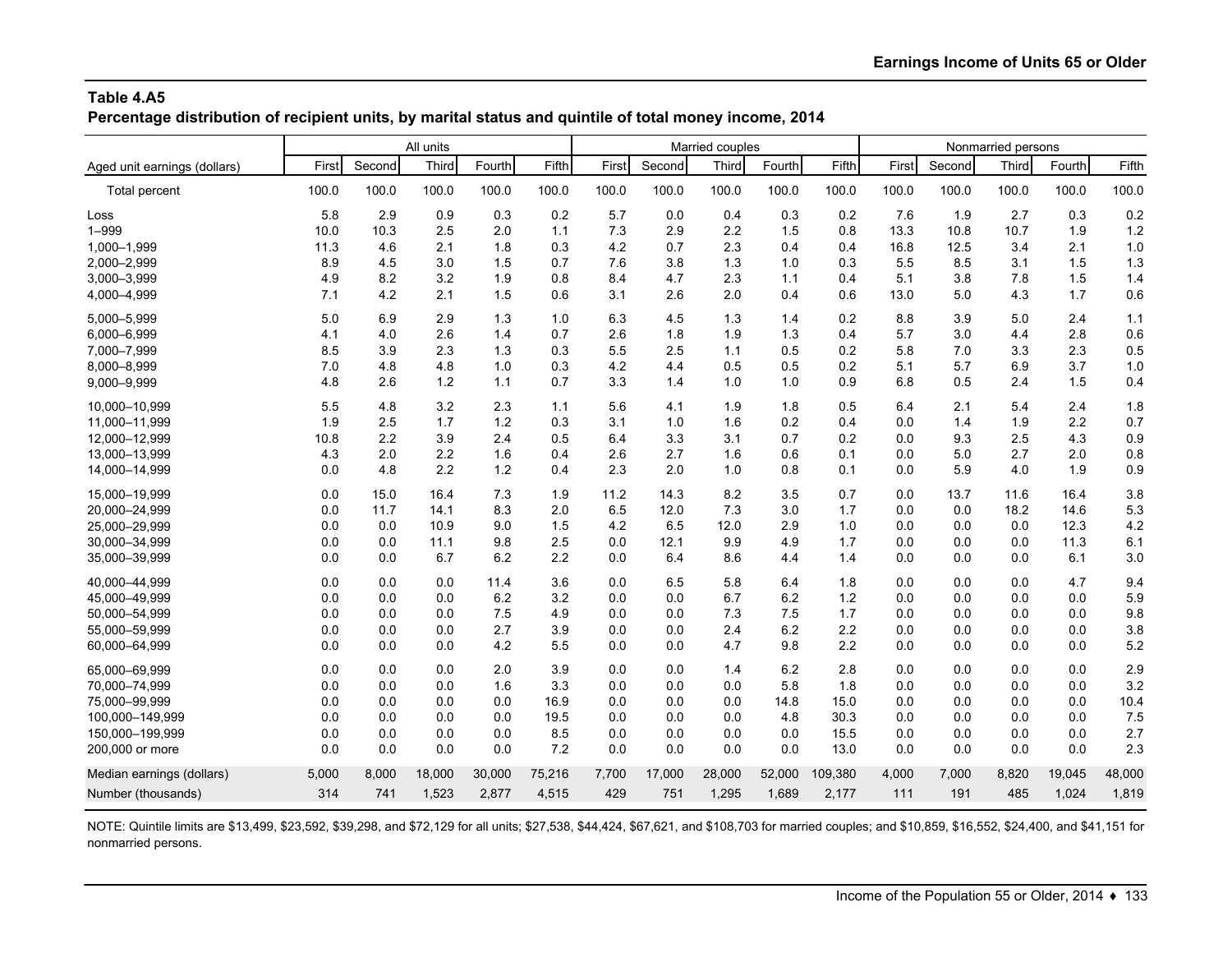# **Percentage distribution of persons in recipient families, by sex and age, 2014**

|                                  |           | All persons |             |           | Men       |             | Women     |           |             |
|----------------------------------|-----------|-------------|-------------|-----------|-----------|-------------|-----------|-----------|-------------|
| Family earnings (dollars)        | $55 - 61$ | $62 - 64$   | 65 or older | $55 - 61$ | $62 - 64$ | 65 or older | $55 - 61$ | $62 - 64$ | 65 or older |
| Total percent                    | 100.0     | 100.0       | 100.0       | 100.0     | 100.0     | 100.0       | 100.0     | 100.0     | 100.0       |
| Loss                             | $0.2\,$   | 0.1         | 0.6         | 0.2       | 0.2       | 0.7         | 0.3       | 0.0       | 0.5         |
| $1 - 999$                        | 0.6       | 0.9         | 2.1         | 0.6       | 0.8       | 1.8         | 0.7       | 1.0       | 2.3         |
| 1,000-1,999                      | 0.4       | 0.9         | 1.4         | 0.4       | 0.7       | 1.3         | 0.5       | $1.2$     | $1.4$       |
| 2,000-2,999                      | 0.3       | 0.6         | 1.6         | 0.2       | 0.4       | 1.3         | 0.3       | 0.7       | 1.8         |
| 3,000-3,999                      | 0.4       | 0.8         | 1.8         | 0.3       | 0.9       | 1.6         | 0.5       | 0.7       | 2.0         |
| 4,000-4,999                      | 0.5       | 0.7         | 1.3         | 0.4       | 0.8       | $1.1$       | 0.5       | 0.6       | 1.5         |
| 5,000-5,999                      | 0.4       | 0.7         | 1.6         | 0.4       | 0.6       | 1.5         | 0.5       | 0.9       | 1.7         |
| 6,000-6,999                      | 0.4       | 0.8         | 1.3         | 0.3       | 0.8       | $1.2$       | 0.6       | 0.9       | 1.4         |
| 7,000-7,999                      | 0.4       | 0.5         | 1.0         | 0.5       | 0.3       | 1.0         | 0.4       | 0.6       | 1.1         |
| 8,000-8,999                      | 0.4       | 0.7         | 1.6         | 0.3       | 0.6       | 1.6         | 0.4       | 0.8       | 1.6         |
| 9,000-9,999                      | 0.3       | 0.6         | 1.0         | 0.3       | 0.4       | 0.9         | 0.3       | 0.7       | 1.1         |
| 10,000-10,999                    | 0.9       | 1.2         | 2.1         | 0.7       | 1.1       | 2.0         | 1.1       | 1.4       | 2.1         |
| 11,000-11,999                    | 0.4       | 0.7         | 0.8         | 0.3       | 0.6       | 0.9         | 0.5       | 0.7       | 0.8         |
| 12,000-12,999                    | 0.9       | 1.5         | 1.6         | 0.6       | 1.4       | 1.6         | 1.2       | 1.5       | 1.5         |
| 13,000-13,999                    | 0.4       | 0.5         | 1.0         | 0.3       | 0.5       | 0.8         | 0.5       | 0.5       | $1.1$       |
| 14,000-14,999                    | 0.6       | 0.5         | 1.0         | 0.4       | 0.2       | 1.0         | 0.8       | 0.8       | 1.0         |
| 15,000-19,999                    | 2.9       | 4.7         | 5.9         | 2.5       | 4.5       | $6.0\,$     | 3.3       | 4.9       | 5.8         |
| 20,000-24,999                    | 4.6       | 4.6         | 6.0         | 3.9       | 4.3       | 5.0         | 5.2       | 4.9       | 6.8         |
| 25,000-29,999                    | 4.1       | 4.9         | 4.9         | 3.9       | 4.1       | 4.6         | 4.2       | 5.7       | 5.1         |
| 30,000-34,999                    | 4.6       | 4.7         | 5.3         | 4.2       | 4.1       | $5.0$       | 4.9       | 5.3       | 5.5         |
| 35,000-39,999                    | 4.5       | 5.1         | 4.2         | 4.3       | 4.8       | 4.3         | 4.6       | 5.3       | 4.0         |
| 40,000-44,999                    | 4.6       | 3.9         | 5.2         | 4.7       | 3.4       | 4.9         | 4.5       | 4.4       | 5.4         |
| 45,000-49,999                    | 3.5       | 4.3         | 3.5         | 3.4       | 4.1       | 3.4         | 3.7       | 4.4       | 3.5         |
| 50,000-54,999                    | 4.4       | 4.3         | 4.2         | 3.9       | 5.3       | 4.1         | 4.8       | 3.3       | 4.4         |
| 55,000-59,999                    | 3.2       | 3.0         | 2.9         | 3.3       | 3.1       | 3.1         | 3.1       | $3.0\,$   | 2.6         |
| 60,000-64,999                    | 4.1       | 4.3         | 3.9         | 4.5       | 4.3       | 3.8         | 3.7       | 4.3       | 4.0         |
| 65,000-69,999                    | 3.1       | 2.7         | 2.7         | 3.3       | 2.6       | 2.7         | 3.0       | 2.8       | 2.7         |
| 70,000-74,999                    | 3.5       | 2.8         | 2.2         | 3.6       | 2.7       | 2.3         | 3.4       | 3.0       | 2.2         |
| 75,000-99,999                    | 14.1      | 12.7        | 9.1         | 14.4      | 13.3      | 9.4         | 13.8      | 12.1      | 8.8         |
| 100,000-149,999                  | 16.4      | 15.0        | 10.3        | 17.5      | 16.0      | 11.2        | 15.4      | 14.1      | 9.4         |
| 150,000-199,999                  | 7.4       | 6.0         | 4.4         | 8.4       | 6.6       | 5.1         | 6.5       | 5.5       | 3.7         |
| 200,000 or more                  | 7.5       | 5.3         | 3.9         | 8.1       | 6.5       | 4.5         | 7.0       | 4.1       | 3.3         |
| Median family earnings (dollars) | 68,000    | 57,000      | 40,000      | 72,000    | 60,001    | 44,000      | 62,500    | 51,000    | 40,000      |
| Number (thousands)               | 24,693    | 8,017       | 18,584      | 12,050    | 3,952     | 8,936       | 12,643    | 4,065     | 9,648       |
|                                  |           |             |             |           |           |             |           |           |             |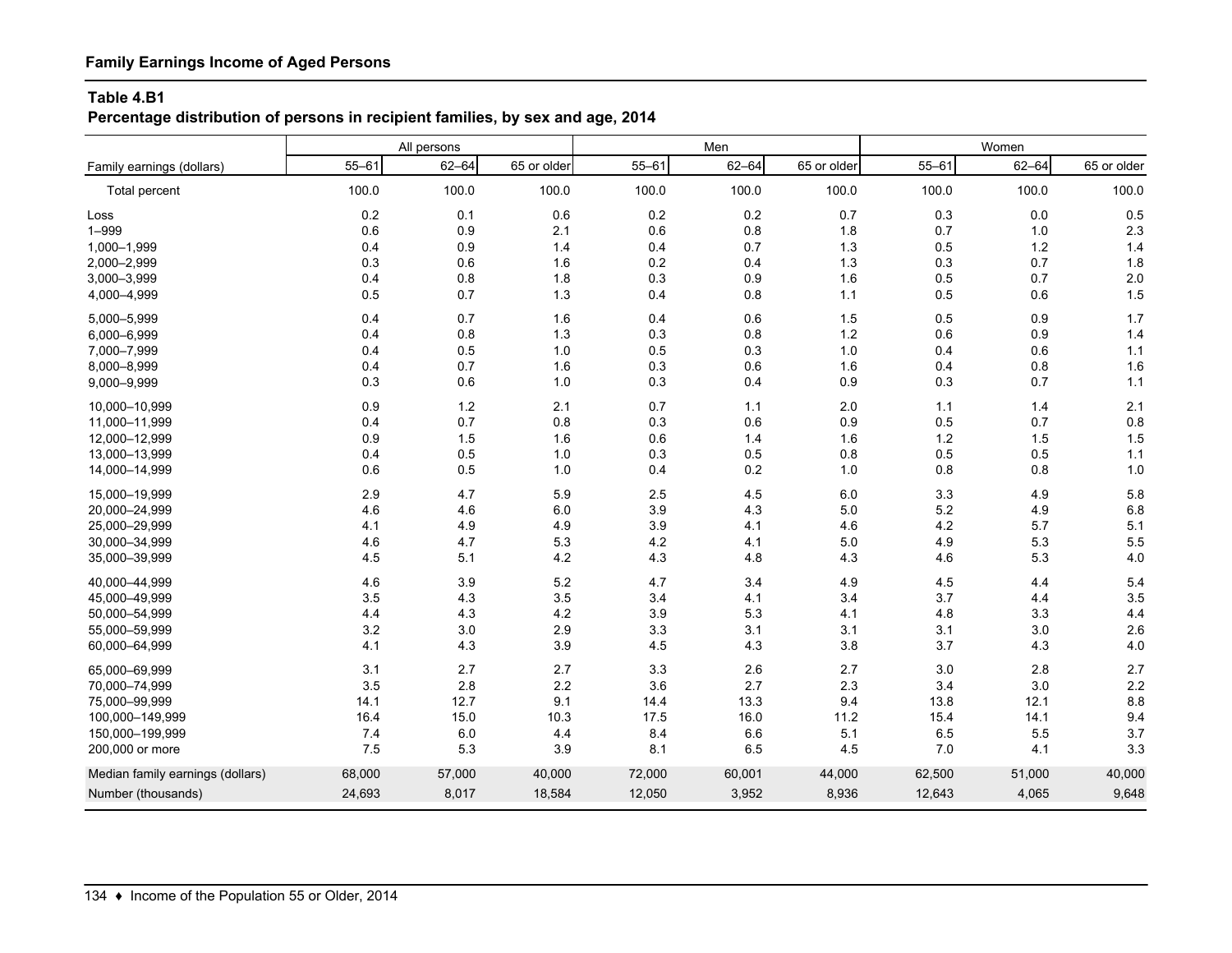**Percentage distribution of persons in recipient families, by sex and age, 2014**

|                                  |           | All persons |           |             |        | Men       |           |             | Women  |           |           |             |
|----------------------------------|-----------|-------------|-----------|-------------|--------|-----------|-----------|-------------|--------|-----------|-----------|-------------|
| Family earnings (dollars)        | $65 - 69$ | $70 - 74$   | $75 - 79$ | 80 or older | 65-69  | $70 - 74$ | $75 - 79$ | 80 or older | 65-69  | $70 - 74$ | $75 - 79$ | 80 or older |
| Total percent                    | 100.0     | 100.0       | 100.0     | 100.0       | 100.0  | 100.0     | 100.0     | 100.0       | 100.0  | 100.0     | 100.0     | 100.0       |
| Loss                             | 0.2       | 0.8         | 0.9       | 1.1         | 0.2    | 0.9       | 1.2       | 1.4         | 0.2    | 0.7       | 0.6       | 0.8         |
| $1 - 999$                        | 1.7       | 2.3         | 2.9       | 2.1         | 1.2    | 2.1       | 3.1       | 2.2         | 2.2    | 2.5       | 2.7       | 2.0         |
| 1,000-1,999                      | 0.9       | 1.7         | 1.5       | 2.6         | 0.8    | 1.6       | 1.0       | 3.0         | 0.9    | 1.7       | 2.0       | 2.3         |
| 2,000-2,999                      | $1.2$     | 2.1         | 1.2       | 2.1         | 0.9    | 1.9       | 0.6       | 2.7         | 1.5    | 2.3       | 1.8       | 1.6         |
| 3,000-3,999                      | 1.7       | 1.9         | 2.3       | 1.4         | 1.4    | 1.7       | 1.6       | 2.0         | 2.0    | 2.1       | 2.9       | 1.0         |
| 4,000-4,999                      | 1.3       | 1.7         | 0.7       | $1.2$       | 1.0    | 1.5       | 0.5       | $1.1$       | 1.5    | 1.8       | 1.0       | 1.3         |
| 5,000-5,999                      | 1.4       | 1.7         | 2.7       | 1.1         | 1.1    | 1.8       | 2.8       | 1.2         | 1.7    | 1.5       | 2.6       | 1.0         |
| 6,000-6,999                      | 1.1       | 2.0         | 1.1       | 1.2         | 1.1    | 1.8       | 1.0       | 1.0         | $1.1$  | 2.1       | 1.2       | 1.3         |
| 7,000-7,999                      | 0.8       | 1.1         | 1.7       | $1.1$       | 0.7    | 1.0       | 1.9       | 1.5         | 1.0    | 1.3       | 1.5       | 0.8         |
| 8,000-8,999                      | 1.4       | 1.7         | 1.9       | 2.0         | 1.2    | 1.6       | 2.1       | 3.0         | 1.7    | 1.7       | 1.7       | 1.4         |
| 9,000-9,999                      | 0.7       | 1.7         | 1.2       | 0.6         | 0.6    | $1.2$     | 1.3       | 1.0         | 0.9    | 2.2       | 1.1       | 0.4         |
| 10,000-10,999                    | 1.7       | 2.5         | 2.6       | 1.8         | 1.4    | 2.6       | 3.1       | 1.8         | 2.1    | 2.4       | 2.1       | 1.9         |
| 11,000-11,999                    | 0.8       | 0.5         | 1.3       | 1.0         | 0.8    | 0.7       | 1.3       | 0.9         | 0.7    | 0.4       | 1.3       | 1.0         |
| 12,000-12,999                    | 1.5       | 2.0         | 1.8       | 0.9         | 1.5    | 2.2       | 2.0       | 0.5         | 1.5    | 1.8       | 1.5       | $1.1$       |
| 13,000-13,999                    | 1.2       | 1.0         | 0.7       | 0.5         | 0.9    | 0.8       | 0.7       | 0.7         | 1.5    | 1.2       | 0.6       | 0.4         |
| 14,000-14,999                    | 0.9       | 0.8         | 1.1       | 1.3         | 0.9    | 1.0       | 1.2       | 1.2         | 1.0    | 0.7       | 1.0       | 1.3         |
| 15.000-19.999                    | 6.2       | 6.0         | 5.2       | 5.1         | 5.9    | 5.8       | 6.8       | 6.0         | 6.6    | 6.2       | 3.7       | 4.4         |
| 20,000-24,999                    | 5.5       | 6.2         | 6.3       | 6.7         | 4.5    | 5.6       | 5.2       | 5.7         | 6.6    | 6.7       | 7.4       | 7.4         |
| 25,000-29,999                    | 4.0       | 5.7         | 6.2       | 5.1         | 3.8    | 5.7       | 5.7       | 4.5         | 4.3    | 5.7       | 6.6       | 5.5         |
| 30,000-34,999                    | 5.1       | 5.4         | 5.5       | 5.6         | 5.1    | 4.4       | 5.9       | 5.2         | 5.0    | 6.4       | 5.1       | 5.8         |
| 35,000-39,999                    | 3.8       | 4.6         | 4.4       | 4.4         | 4.2    | 4.7       | 4.6       | 3.8         | 3.4    | 4.5       | 4.2       | 4.9         |
| 40.000-44.999                    | 5.4       | 5.5         | 4.9       | 4.0         | 4.9    | 5.3       | 5.5       | 4.0         | 6.0    | 5.7       | 4.4       | 4.0         |
| 45,000-49,999                    | 3.2       | 3.5         | 3.9       | 3.8         | 3.2    | 3.9       | 2.7       | 4.1         | 3.2    | 3.1       | 5.1       | 3.6         |
| 50,000-54,999                    | 4.4       | 4.1         | 4.4       | 3.8         | 4.3    | 3.7       | 4.0       | 4.2         | 4.5    | 4.6       | 4.8       | 3.5         |
| 55,000-59,999                    | 3.1       | 2.7         | 2.4       | 2.7         | 3.2    | 3.0       | 2.8       | 3.2         | 3.0    | 2.4       | 2.1       | 2.3         |
| 60,000-64,999                    | 4.3       | 3.1         | 3.5       | 4.1         | 4.4    | 3.3       | 2.7       | 3.8         | 4.3    | 3.0       | 4.2       | 4.3         |
| 65,000-69,999                    | 2.9       | 2.6         | 2.3       | 2.7         | 3.3    | 2.3       | 2.4       | 1.8         | 2.6    | 2.9       | 2.3       | 3.3         |
| 70,000-74,999                    | 2.9       | 1.7         | 0.9       | 1.9         | 2.8    | 1.9       | 1.1       | 2.0         | 3.0    | 1.5       | 0.8       | 1.9         |
| 75,000-99,999                    | 9.6       | 7.2         | 9.0       | 10.8        | 10.6   | 6.8       | 8.6       | 11.0        | 8.7    | 7.6       | 9.3       | 10.7        |
| 100,000-149,999                  | 11.1      | 10.1        | 8.1       | 9.7         | 12.6   | 12.2      | 8.1       | 7.2         | 9.7    | 8.1       | 8.1       | 11.5        |
| 150,000-199,999                  | 5.3       | 3.5         | 3.7       | 3.4         | 6.4    | 3.9       | 4.1       | 3.5         | 4.3    | 3.2       | 3.3       | 3.3         |
| 200,000 or more                  | 4.3       | 2.7         | 3.8       | 4.4         | 5.0    | 3.3       | 4.5       | 4.8         | 3.6    | 2.2       | 3.1       | 4.2         |
| Median family earnings (dollars) | 46,700    | 35,000      | 35,000    | 40,000      | 51,556 | 39,000    | 35,000    | 37,500      | 41,000 | 32,000    | 35,000    | 42,000      |
| Number (thousands)               | 9,000     | 4,568       | 2,468     | 2,547       | 4,443  | 2,224     | 1,205     | 1,065       | 4,557  | 2,345     | 1,264     | 1,482       |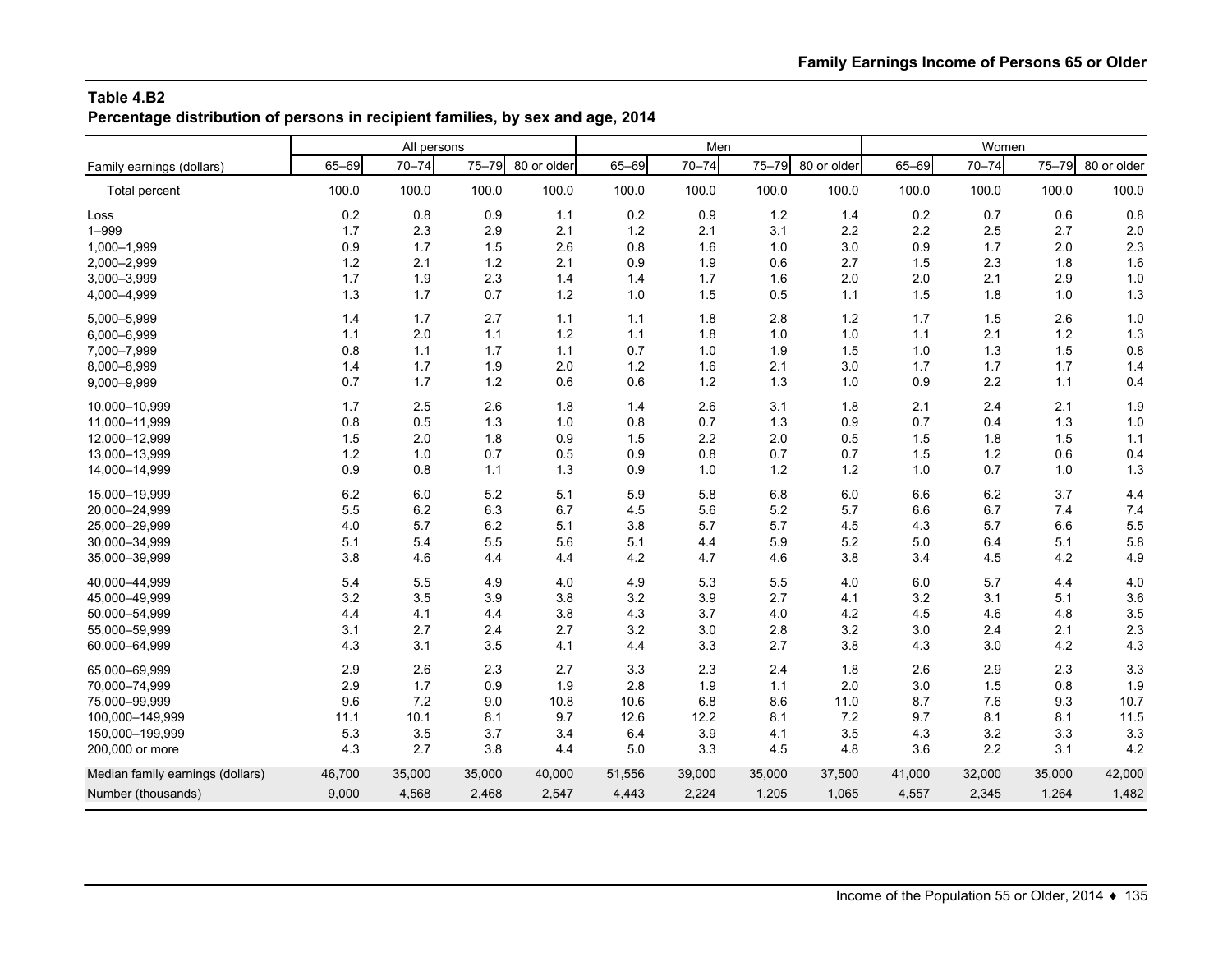**Percentage distribution of persons in recipient families, by sex and marital status, 2014**

|                                  | All persons |        |            |          |         |         |        | Men        |          |         |         |        | Women      |          |         |
|----------------------------------|-------------|--------|------------|----------|---------|---------|--------|------------|----------|---------|---------|--------|------------|----------|---------|
|                                  |             |        | Nonmarried |          |         |         |        | Nonmarried |          |         |         |        | Nonmarried |          |         |
|                                  |             |        |            |          | Never   |         |        |            |          | Never   |         |        |            |          | Never   |
| Family earnings (dollars)        | Married     | Total  | Widowed    | Divorced | married | Married | Total  | Widowed    | Divorced | married | Married | Total  | Widowed    | Divorced | married |
| Total percent                    | 100.0       | 100.0  | 100.0      | 100.0    | 100.0   | 100.0   | 100.0  | 100.0      | 100.0    | 100.0   | 100.0   | 100.0  | 100.0      | 100.0    | 100.0   |
| Loss                             | 0.5         | 0.6    | 0.4        | 0.9      | 0.5     | 0.5     | 1.4    | 1.0        | 1.8      | 1.0     | 0.6     | 0.3    | 0.3        | 0.5      | 0.0     |
| $1 - 999$                        | 1.9         | 2.4    | 2.5        | 2.3      | 3.0     | 1.7     | 2.1    | 1.4        | 1.8      | 5.1     | 2.1     | 2.5    | 2.8        | 2.5      | 1.3     |
| 1,000-1,999                      | 1.0         | 2.0    | 2.3        | 2.1      | 1.6     | 1.0     | 2.4    | 2.1        | 2.2      | 3.4     | 1.0     | 1.9    | 2.3        | 2.1      | 0.0     |
| 2,000-2,999                      | 1.5         | 1.6    | 1.5        | 1.9      | 1.8     | 1.4     | 1.3    | 1.7        | 0.9      | 2.1     | 1.8     | 1.7    | 1.5        | 2.4      | 1.6     |
| 3,000-3,999                      | 1.9         | 1.6    | 1.9        | 1.3      | 2.1     | 1.7     | 1.3    | 1.0        | 0.8      | 3.3     | 2.2     | 1.8    | 2.1        | 1.5      | 1.2     |
| 4,000-4,999                      | 1.2         | 1.5    | 1.2        | 1.7      | 1.6     | 1.1     | 1.2    | 1.0        | 1.4      | 0.5     | 1.3     | 1.6    | 1.2        | 1.8      | 2.6     |
| 5,000-5,999                      | 1.6         | 1.5    | 1.6        | 1.7      | 0.9     | 1.6     | 1.3    | 1.9        | 1.5      | 0.0     | 1.7     | 1.6    | 1.5        | 1.8      | 1.7     |
| 6,000-6,999                      | 1.3         | 1.3    | 0.7        | 2.0      | 1.7     | 1.3     | 1.2    | 0.3        | 2.0      | 1.9     | 1.4     | 1.4    | 0.8        | 2.0      | 1.5     |
| 7,000-7,999                      | 1.0         | 1.1    | 1.2        | 1.1      | 1.5     | 1.0     | 1.1    | 1.1        | 1.2      | 1.4     | 1.0     | 1.1    | 1.2        | 1.1      | 1.5     |
| 8,000-8,999                      | 1.3         | 2.3    | 2.2        | 1.9      | 4.1     | 1.2     | 3.2    | 3.1        | 3.0      | 4.4     | 1.4     | 1.9    | 1.9        | 1.4      | 3.9     |
| 9,000-9,999                      | 1.1         | 0.9    | 0.8        | 1.3      | 0.6     | 1.0     | 0.5    | 0.8        | 0.1      | 0.9     | 1.2     | 1.1    | 0.7        | 1.9      | 0.3     |
| 10,000-10,999                    | 2.0         | 2.1    | 2.1        | 1.8      | 3.1     | 1.9     | 2.3    | 2.1        | 2.2      | 2.6     | 2.2     | 2.0    | 2.1        | 1.5      | 3.5     |
| 11,000-11,999                    | 0.7         | 1.1    | 1.0        | 1.1      | 1.5     | 0.7     | 1.5    | 1.7        | 1.0      | 2.8     | 0.6     | 0.9    | 0.8        | 1.2      | 0.3     |
| 12,000-12,999                    | 1.6         | 1.5    | 1.5        | 1.5      | 1.6     | 1.6     | 1.7    | 2.1        | 1.4      | 0.0     | 1.6     | 1.5    | 1.3        | 1.6      | 2.9     |
| 13,000-13,999                    | 1.0         | 1.0    | 0.9        | 1.5      | 0.7     | 0.9     | 0.7    | 0.8        | 0.7      | 0.8     | 1.1     | 1.1    | 0.9        | 1.9      | 0.6     |
| 14,000-14,999                    | 0.7         | 1.5    | 1.5        | 1.5      | 1.3     | 0.8     | 1.8    | 1.9        | 1.8      | 1.9     | 0.6     | 1.3    | 1.4        | 1.3      | 0.8     |
| 15,000-19,999                    | 5.2         | 7.1    | 6.0        | 8.5      | 7.9     | 5.1     | 9.1    | 8.0        | 11.4     | 9.0     | 5.3     | 6.2    | 5.5        | 7.1      | 7.0     |
| 20,000-24,999                    | 4.6         | 8.3    | 8.7        | 8.1      | 7.2     | 4.7     | 6.1    | 8.0        | 7.2      | 1.6     | 4.6     | 9.2    | 8.8        | 8.6      | 11.8    |
| 25,000-29,999                    | 4.5         | 5.6    | 5.1        | 6.8      | 5.3     | 4.6     | 4.6    | 4.0        | 5.6      | 4.8     | 4.3     | 6.0    | 5.4        | 7.5      | 5.7     |
| 30,000-34,999                    | 4.9         | 5.9    | 5.3        | 5.9      | 6.7     | 5.2     | 4.4    | 3.7        | 4.6      | 4.0     | 4.5     | 6.5    | 5.7        | 6.6      | 8.9     |
| 35,000-39,999                    | 4.0         | 4.4    | 4.3        | 3.6      | 5.4     | 4.1     | 5.3    | 5.7        | 4.2      | 6.9     | 4.0     | 4.0    | 3.9        | 3.4      | 4.3     |
| 40,000-44,999                    | 4.8         | 5.9    | 6.1        | 5.6      | 5.8     | 4.7     | 5.8    | 6.4        | 4.5      | 8.5     | 4.9     | 5.9    | 6.0        | 6.1      | 3.5     |
| 45,000-49,999                    | 3.3         | 3.7    | 4.6        | 2.9      | 2.8     | 3.4     | 3.5    | 4.1        | 3.4      | 2.6     | 3.2     | 3.8    | 4.8        | 2.7      | 3.1     |
| 50,000-54,999                    | 3.9         | 4.8    | 5.0        | 4.1      | 6.7     | 3.9     | 4.7    | 4.0        | 4.3      | 6.6     | 3.9     | 4.9    | 5.2        | 4.0      | 6.8     |
| 55,000-59,999                    | 3.0         | 2.6    | 2.4        | 2.2      | 3.1     | 3.0     | 3.5    | 2.3        | 3.7      | 2.1     | 3.0     | 2.2    | 2.4        | 1.5      | 4.0     |
| 60,000-64,999                    | 4.4         | 3.0    | 2.9        | 3.6      | 1.6     | 4.2     | 2.6    | 2.3        | 3.3      | 1.5     | 4.8     | 3.2    | 3.1        | 3.8      | 1.7     |
| 65,000-69,999                    | 3.0         | 2.2    | 2.2        | 1.8      | 2.5     | 3.0     | 1.8    | 1.2        | 1.2      | 3.4     | 3.1     | 2.4    | 2.5        | 2.0      | 1.8     |
| 70,000-74,999                    | 2.2         | 2.3    | 1.9        | 2.8      | 2.3     | 2.4     | 1.8    | 1.3        | 2.6      | 1.5     | 1.9     | 2.5    | 2.1        | 2.9      | 3.0     |
| 75.000-99.999                    | 9.6         | 8.2    | 8.7        | 7.9      | 5.9     | 9.8     | 8.0    | 8.8        | 7.6      | 5.3     | 9.3     | 8.3    | 8.6        | 8.0      | 6.5     |
| 100,000-149,999                  | 11.9        | 7.3    | 8.3        | 5.9      | 6.4     | 12.2    | 7.8    | 9.6        | 5.6      | 6.1     | 11.5    | 7.1    | 7.9        | 6.0      | 6.6     |
| 150,000-199,999                  | 5.4         | 2.6    | 3.1        | 2.6      | 1.0     | 5.6     | 3.5    | 4.0        | 4.4      | 1.9     | 5.1     | 2.2    | 2.8        | 1.7      | 0.3     |
| 200,000 or more                  | 4.8         | 2.1    | 2.2        | 2.0      | 1.7     | 5.0     | 2.6    | 2.6        | 2.5      | 2.2     | 4.6     | 1.9    | 2.1        | 1.7      | 1.3     |
| Median family earnings (dollars) | 46,000      | 33,000 | 35,000     | 30,000   | 30,000  | 48,000  | 35,000 | 35,000     | 30,002   | 31,000  | 45,000  | 32,000 | 35,000     | 30,000   | 30,000  |
| Number (thousands)               | 11,986      | 6,598  | 3,210      | 2,173    | 776     | 7,008   | 1,927  | 693        | 725      | 349     | 4,978   | 4,670  | 2,517      | 1,448    | 427     |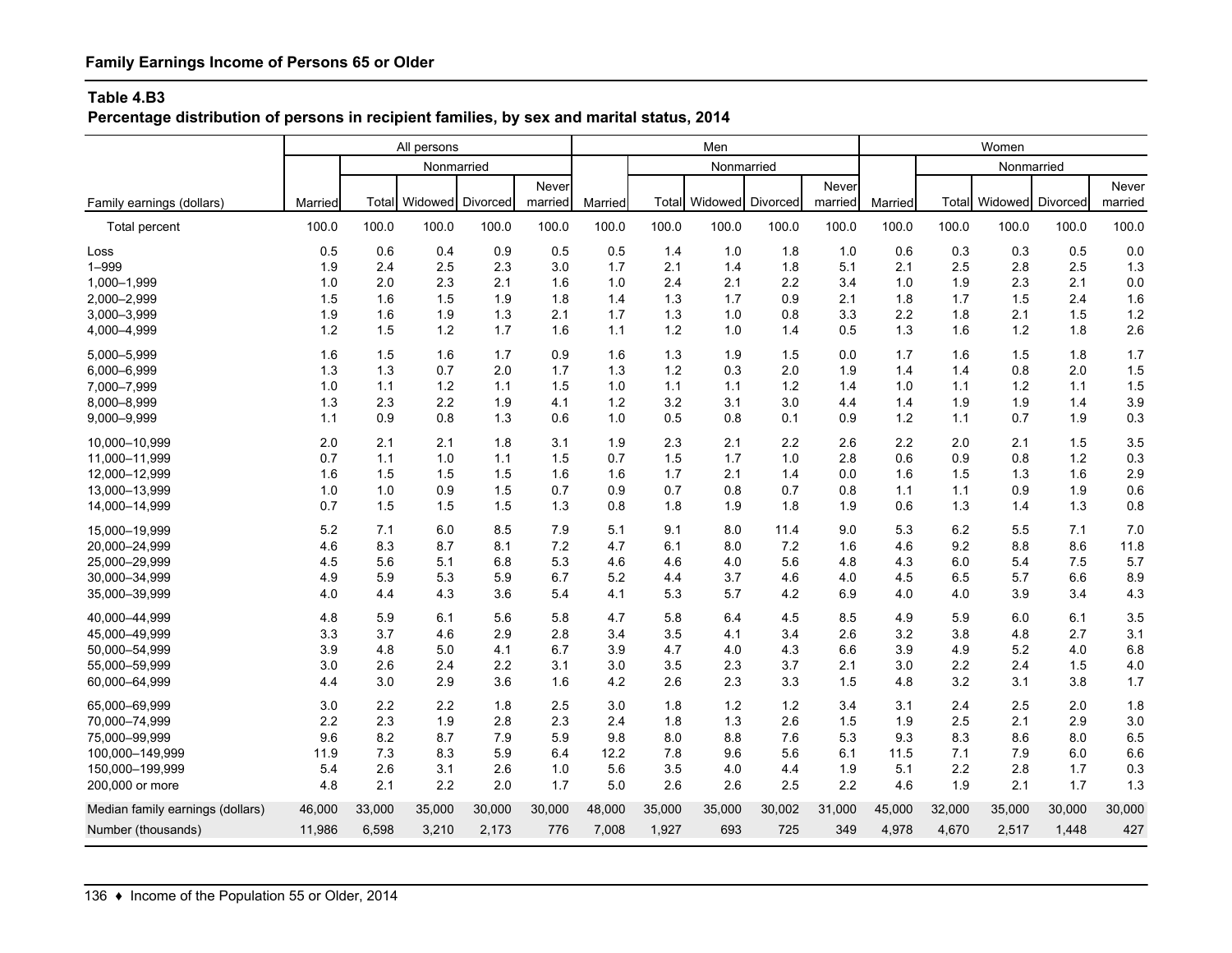**Percentage distribution of persons in recipient families, by Social Security beneficiary status, sex and marital status, 2014**

|                           |        | Beneficiaries |         |        |                 |        |        |         |         |        |             |         | Nonbeneficiaries |         |         |        |         |         |
|---------------------------|--------|---------------|---------|--------|-----------------|--------|--------|---------|---------|--------|-------------|---------|------------------|---------|---------|--------|---------|---------|
|                           |        | All persons   |         |        | Men             |        |        | Women   |         |        | All persons |         |                  | Men     |         |        | Women   |         |
|                           |        |               | Non-    |        |                 | Non-   |        |         | Non-    |        |             | Non-    |                  |         | Non-    |        |         | Non-    |
| Family Earnings (dollars) | Total  | Married       | married | Total  | Married married |        | Total  | Married | married | Total  | Married     | married | Total            | Married | married | Total  | Married | married |
| <b>Total percent</b>      | 100.0  | 100.0         | 100.0   | 100.0  | 100.0           | 100.0  | 100.0  | 100.0   | 100.0   | 100.0  | 100.0       | 100.0   | 100.0            | 100.0   | 100.0   | 100.0  | 100.0   | 100.0   |
| Loss                      | 0.7    | 0.6           | 0.8     | 0.9    | 0.6             | 2.0    | 0.5    | 0.7     | 0.3     | 0.2    | 0.3         | 0.2     | 0.1              | 0.1     | 0.0     | 0.4    | 0.5     | 0.2     |
| $1 - 999$                 | 2.7    | 2.5           | 3.0     | 2.3    | 2.3             | 2.1    | 3.1    | 2.9     | 3.3     | 0.5    | 0.3         | 0.9     | 0.7              | 0.3     | 2.1     | 0.4    | 0.4     | 0.4     |
| 1,000-1,999               | 1.8    | 1.4           | 2.5     | 1.7    | 1.4             | 3.0    | 1.8    | 1.4     | 2.3     | 0.4    | 0.2         | 0.9     | 0.4              | 0.2     | 1.0     | 0.5    | 0.2     | 0.8     |
| 2,000-2,999               | 2.1    | 2.1           | 2.0     | 1.8    | 1.9             | 1.6    | 2.3    | 2.4     | 2.1     | 0.3    | 0.2         | 0.5     | 0.2              | 0.1     | 0.5     | 0.4    | 0.3     | 0.5     |
| 3,000-3,999               | 2.4    | 2.5           | 2.1     | 2.2    | 2.2             | 1.8    | 2.5    | 2.9     | 2.2     | 0.4    | 0.4         | 0.4     | 0.3              | 0.3     | 0.0     | 0.6    | 0.6     | 0.5     |
| 4,000-4,999               | 1.7    | 1.5           | 1.9     | 1.4    | 1.4             | 1.7    | 1.9    | 1.7     | 2.0     | 0.4    | 0.3         | 0.5     | 0.3              | 0.4     | 0.0     | 0.5    | 0.3     | 0.7     |
| 5,000-5,999               | 2.0    | 2.1           | 1.8     | 2.0    | 2.1             | 1.7    | 2.0    | 2.2     | 1.8     | 0.6    | 0.5         | 0.8     | 0.4              | 0.4     | 0.3     | 0.8    | 0.6     | 1.0     |
| 6,000-6,999               | 1.5    | 1.5           | 1.6     | 1.4    | 1.4             | 1.6    | 1.6    | 1.6     | 1.7     | 0.8    | 0.9         | 0.6     | 0.8              | 0.9     | 0.4     | 0.8    | 0.9     | 0.7     |
| 7,000-7,999               | 1.3    | 1.3           | 1.2     | 1.2    | 1.2             | 1.1    | 1.3    | 1.3     | 1.3     | 0.5    | 0.3         | 0.8     | 0.5              | 0.3     | 1.2     | 0.5    | 0.3     | 0.6     |
| 8,000-8,999               | 1.9    | 1.4           | 2.8     | 2.0    | 1.4             | 4.5    | 1.8    | 1.5     | 2.2     | 0.9    | 0.9         | 0.8     | 0.7              | 0.7     | 0.5     | 1.1    | 1.2     | 1.0     |
| 9,000-9,999               | 1.2    | 1.3           | 1.0     | 1.0    | 1.1             | 0.5    | 1.4    | 1.6     | $1.2$   | 0.6    | 0.6         | 0.5     | 0.7              | 0.7     | 0.5     | 0.4    | 0.3     | 0.5     |
| 10.000-10.999             | 2.5    | 2.5           | 2.5     | 2.5    | 2.4             | 3.1    | 2.4    | 2.6     | 2.2     | 1.0    | 0.9         | 1.2     | 0.6              | 0.7     | 0.3     | 1.5    | 1.3     | 1.7     |
| 11,000-11,999             | 1.0    | 0.8           | 1.3     | 1.1    | 0.9             | 2.0    | 0.9    | 0.8     | 1.1     | 0.3    | 0.2         | 0.4     | 0.2              | 0.2     | 0.2     | 0.4    | 0.2     | 0.5     |
| 12,000-12,999             | 1.8    | 1.8           | 1.9     | 2.0    | 1.8             | 2.4    | 1.7    | 1.8     | 1.7     | 0.9    | 1.1         | 0.7     | 0.8              | 1.0     | 0.1     | 1.1    | 1.1     | 1.0     |
| 13,000-13,999             | 1.2    | 1.1           | 1.2     | 1.0    | 1.0             | 1.0    | 1.3    | 1.3     | 1.3     | 0.6    | 0.6         | 0.5     | 0.4              | 0.5     | 0.0     | 0.8    | 0.8     | 0.7     |
| 14,000-14,999             | 1.2    | 0.9           | 1.8     | 1.3    | 1.0             | 2.6    | 1.2    | 0.9     | 1.5     | 0.4    | 0.2         | 0.7     | 0.2              | 0.2     | 0.2     | 0.5    | 0.2     | 0.9     |
| 15.000-19.999             | 6.7    | 6.1           | 7.9     | 7.1    | 6.1             | 10.9   | 6.4    | 6.0     | 6.8     | 3.8    | 3.3         | 4.8     | 3.4              | 2.9     | 5.2     | 4.2    | 3.8     | 4.7     |
| 20,000-24,999             | 6.7    | 5.4           | 9.0     | 5.9    | 5.4             | 7.6    | 7.5    | 5.4     | 9.6     | 4.1    | 2.8         | 6.7     | 3.0              | 3.0     | 2.8     | 5.3    | 2.6     | 8.4     |
| 25,000-29,999             | 5.3    | 5.4           | 5.3     | 5.3    | 5.7             | 3.7    | 5.4    | 4.9     | 5.9     | 3.8    | 2.4         | 6.3     | 3.0              | 2.0     | 6.7     | 4.5    | 3.0     | 6.1     |
| 30,000-34,999             | 5.3    | 5.2           | 5.5     | 5.3    | 5.7             | 3.6    | 5.4    | 4.6     | 6.2     | 5.1    | 4.2         | 6.9     | 4.6              | 4.0     | 6.3     | 5.7    | 4.4     | 7.2     |
| 35,000-39,999             | 4.2    | 4.4           | 4.1     | 4.5    | 4.5             | 4.7    | 4.0    | 4.2     | 3.8     | 3.9    | 3.3         | 5.1     | 3.9              | 3.2     | 6.6     | 3.9    | 3.5     | 4.4     |
| 40.000-44.999             | 5.0    | 4.9           | 5.2     | 4.7    | 4.9             | 4.0    | 5.2    | 4.9     | 5.6     | 5.6    | 4.5         | 7.7     | 5.5              | 4.2     | 10.0    | 5.8    | 5.0     | 6.7     |
| 45.000-49.999             | 3.5    | 3.4           | 3.8     | 3.7    | 3.6             | 4.0    | 3.4    | 3.0     | 3.8     | 3.3    | 3.2         | 3.5     | 2.7              | 2.8     | 2.3     | 3.8    | 3.6     | 4.0     |
| 50,000-54,999             | 3.8    | 3.4           | 4.5     | 3.6    | 3.5             | 4.0    | 4.0    | 3.3     | 4.7     | 5.3    | 5.0         | 5.7     | 5.2              | 4.9     | 6.2     | 5.3    | 5.3     | 5.4     |
| 55,000-59,999             | 2.7    | 2.9           | 2.3     | 3.1    | 3.0             | 3.4    | 2.4    | 2.9     | 1.9     | 3.2    | 3.1         | 3.3     | 3.1              | 2.9     | 3.7     | 3.3    | 3.4     | 3.1     |
| 60,000-64,999             | 3.4    | 3.8           | 2.6     | 3.3    | 3.4             | 2.5    | 3.4    | 4.3     | 2.6     | 5.2    | 5.8         | 4.1     | 5.2              | 5.9     | 2.7     | 5.3    | 5.8     | 4.7     |
| 65,000-69,999             | 2.4    | 2.7           | 1.9     | 2.3    | 2.7             | 1.1    | 2.5    | 2.7     | 2.2     | 3.5    | 3.8         | 2.9     | 3.7              | 3.8     | 3.3     | 3.3    | 3.9     | 2.7     |
| 70,000-74,999             | 1.8    | 1.9           | 1.7     | 1.7    | 1.9             | 1.3    | 1.9    | 1.9     | 1.9     | 3.2    | 3.0         | 3.6     | 3.5              | 3.7     | 3.0     | 2.9    | 2.1     | 3.9     |
| 75,000-99,999             | 8.1    | 9.0           | 6.5     | 8.5    | 9.2             | 6.0    | 7.7    | 8.7     | 6.7     | 11.6   | 11.0        | 12.7    | 11.6             | 11.3    | 12.5    | 11.6   | 10.6    | 12.8    |
| 100,000-149,999           | 8.0    | 9.0           | 6.1     | 8.6    | 9.4             | 5.7    | 7.4    | 8.6     | 6.3     | 15.7   | 18.5        | 10.4    | 17.4             | 18.8    | 12.5    | 14.1   | 18.1    | 9.4     |
| 150,000-199,999           | 3.3    | 3.9           | 2.3     | 3.7    | 3.9             | 2.7    | 3.0    | 3.9     | 2.1     | 7.0    | 8.8         | 3.5     | 8.6              | 9.5     | 5.3     | 5.5    | 7.9     | 2.7     |
| 200,000 or more           | 2.7    | 3.1           | 1.9     | 2.9    | 3.1             | 2.2    | 2.5    | 3.2     | 1.8     | 6.6    | 8.8         | 2.5     | 8.3              | 9.6     | 3.5     | 5.1    | 7.7     | 2.0     |
| Median family earnings    |        |               |         |        |                 |        |        |         |         |        |             |         |                  |         |         |        |         |         |
| (dollars)                 | 32,200 | 36,000        | 28,000  | 35,000 | 37,000          | 24,000 | 30,500 | 35,000  | 29,000  | 60,840 | 70,000      | 48,000  | 68,002           | 73,000  | 50,000  | 55.808 | 65,000  | 45,000  |
| Number (thousands)        | 13,133 | 8,404         | 4,729   | 6,265  | 4,928           | 1,337  | 6,868  | 3,476   | 3,391   | 5,451  | 3,582       | 1,869   | 2,671            | 2,080   | 590     | 2,780  | 1,501   | 1,279   |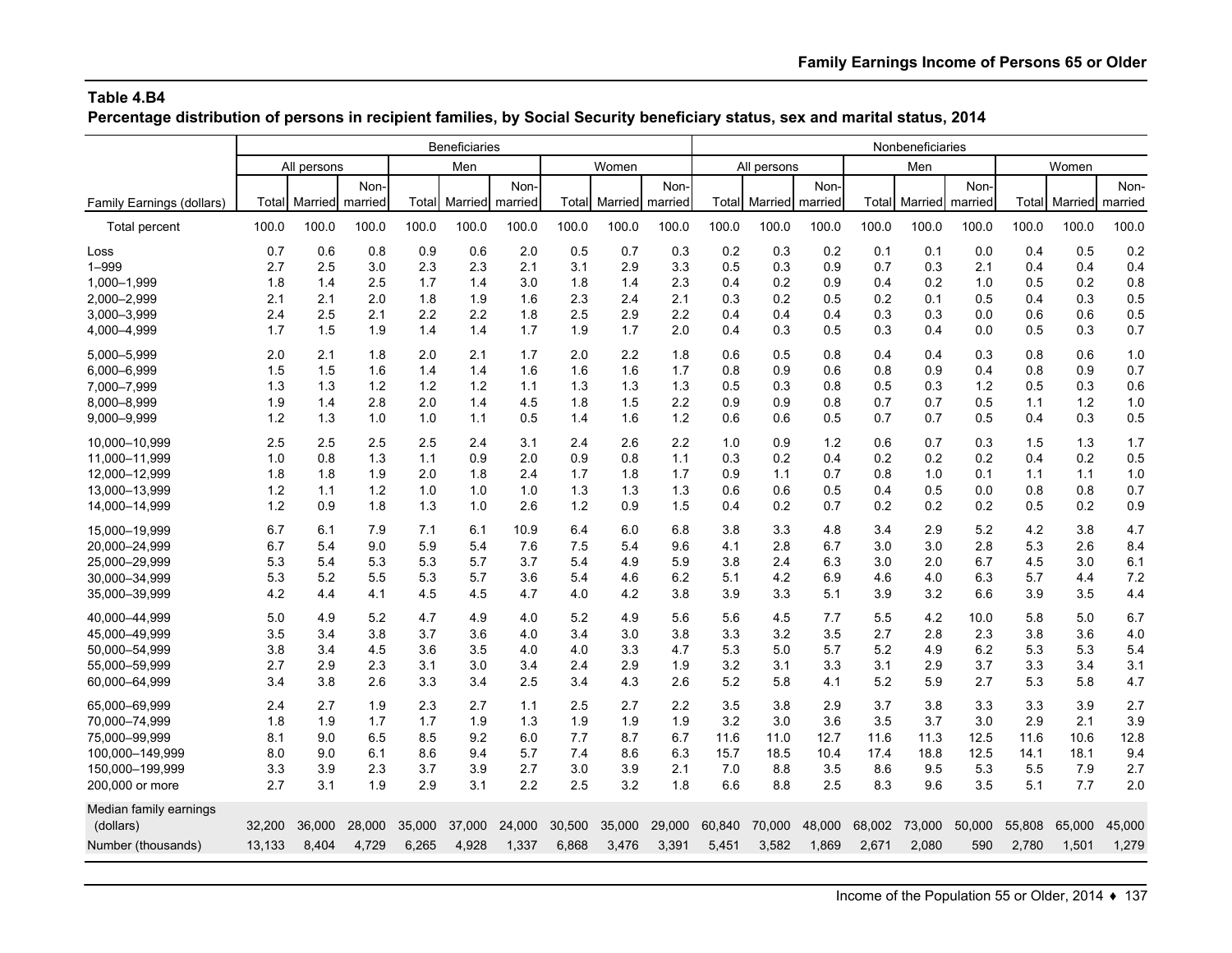# **Percentage distribution of persons in recipient families, by race, Hispanic origin, and sex, 2014**

|                                  | White alone |        | <b>Black alone</b> |             |        | Asian alone |                   |        | Hispanic origin |                   |        |        |
|----------------------------------|-------------|--------|--------------------|-------------|--------|-------------|-------------------|--------|-----------------|-------------------|--------|--------|
| Family earnings (dollars)        | All persons | Men    | Women              | All persons | Men    |             | Women All persons | Men    |                 | Women All persons | Men    | Women  |
| Total percent                    | 100.0       | 100.0  | 100.0              | 100.0       | 100.0  | 100.0       | 100.0             | 100.0  | 100.0           | 100.0             | 100.0  | 100.0  |
| Loss                             | 0.6         | 0.7    | 0.6                | 0.2         | 0.5    | 0.0         | 0.0               | 0.0    | 0.0             | 0.0               | 0.1    | 0.0    |
| $1 - 999$                        | 2.2         | 1.9    | 2.5                | 1.5         | 1.3    | 1.7         | 0.9               | 0.7    | 1.0             | 1.0               | 1.6    | 0.6    |
| 1,000-1,999                      | 1.5         | 1.4    | 1.5                | 1.3         | 1.3    | 1.4         | 0.4               | 0.1    | 0.8             | $1.2$             | 1.5    | 1.0    |
| 2,000-2,999                      | 1.7         | 1.5    | 1.9                | 0.9         | 0.5    | 1.2         | 0.3               | 0.0    | 0.6             | 0.7               | 0.7    | 0.7    |
| 3,000-3,999                      | 2.0         | 1.7    | 2.3                | 0.8         | 1.1    | 0.5         | 0.4               | 0.1    | 0.7             | 0.6               | 0.3    | 0.8    |
| 4,000-4,999                      | 1.3         | 1.1    | 1.6                | 1.5         | 2.0    | $1.2$       | 0.2               | 0.4    | 0.0             | 1.0               | 0.8    | $1.1$  |
| 5,000-5,999                      | 1.5         | 1.4    | 1.6                | 2.5         | 2.4    | 2.5         | 1.8               | 2.1    | 1.5             | 0.6               | 0.4    | 0.7    |
| 6,000-6,999                      | 1.4         | 1.4    | 1.4                | 1.5         | 0.8    | 2.0         | 0.0               | 0.1    | 0.0             | 1.3               | $1.2$  | 1.4    |
| 7,000-7,999                      | 1.0         | 1.1    | 1.0                | 1.5         | 0.9    | 1.9         | 0.8               | 0.4    | 1.1             | 1.0               | 1.2    | 0.8    |
| 8,000-8,999                      | 1.6         | 1.6    | 1.6                | 2.2         | 2.3    | 2.1         | 0.6               | 1.0    | 0.3             | 1.4               | 1.9    | $1.1$  |
| 9,000-9,999                      | 1.1         | 1.0    | 1.2                | 1.0         | 0.5    | 1.3         | 0.2               | 0.2    | 0.2             | $1.2$             | 1.5    | 1.0    |
| 10.000-10.999                    | 2.1         | 2.0    | 2.2                | 2.6         | 3.1    | 2.3         | 1.2               | 1.2    | 1.2             | 2.1               | 1.6    | 2.4    |
| 11,000-11,999                    | 0.9         | 1.0    | 0.8                | 0.6         | 0.3    | 0.8         | 0.0               | 0.0    | 0.0             | 0.7               | 0.6    | 0.8    |
| 12,000-12,999                    | 1.5         | 1.5    | 1.4                | 2.2         | 2.0    | 2.2         | 1.1               | 1.2    | 1.1             | 1.7               | 1.8    | 1.6    |
| 13,000-13,999                    | 1.1         | 0.9    | 1.2                | 1.0         | 0.9    | 1.1         | 0.2               | 0.4    | 0.1             | 1.0               | 1.1    | 0.9    |
| 14,000-14,999                    | 1.0         | 1.0    | 1.0                | 1.0         | 0.9    | 1.1         | 0.6               | 0.7    | 0.6             | 2.2               | 1.9    | 2.5    |
| 15,000-19,999                    | 5.8         | 5.7    | 5.9                | 8.1         | 9.9    | 6.8         | 3.4               | 3.8    | 3.1             | 6.3               | 6.8    | 5.8    |
| 20,000-24,999                    | 5.6         | 4.8    | 6.4                | 10.1        | 8.8    | 11.0        | 4.2               | 2.9    | 5.4             | 6.4               | 6.9    | 6.1    |
| 25,000-29,999                    | 4.8         | 4.5    | 5.1                | 6.1         | 6.7    | 5.7         | 3.2               | 2.5    | 3.9             | 5.9               | 5.3    | 6.4    |
| 30.000-34.999                    | 5.0         | 4.7    | 5.2                | 6.7         | 5.5    | 7.5         | 7.1               | 8.8    | 5.5             | 5.8               | 6.1    | 5.6    |
| 35,000-39,999                    | 4.0         | 4.2    | 3.7                | 5.3         | 5.0    | 5.4         | 5.2               | 5.3    | 5.2             | 5.0               | 4.5    | 5.3    |
| 40.000-44.999                    | 5.1         | 5.0    | 5.3                | 5.7         | 4.5    | 6.6         | 4.2               | 2.6    | 5.7             | 6.2               | 6.7    | 5.8    |
| 45,000-49,999                    | 3.4         | 3.2    | 3.6                | 4.2         | 5.4    | 3.3         | 2.5               | 3.3    | 1.8             | 4.9               | 4.2    | 5.5    |
| 50.000-54.999                    | 4.2         | 4.2    | 4.3                | 3.8         | 2.9    | 4.5         | 4.6               | 4.5    | 4.7             | 4.4               | 3.3    | 5.2    |
| 55,000-59,999                    | 2.7         | 2.9    | 2.5                | 3.6         | 4.7    | 2.8         | 3.4               | 3.6    | 3.2             | 2.9               | 3.4    | 2.5    |
| 60,000-64,999                    | 3.9         | 3.9    | 4.0                | 2.7         | 2.4    | 2.9         | 4.4               | 4.6    | 4.2             | 5.1               | 4.7    | 5.4    |
| 65.000-69.999                    | 2.8         | 2.9    | 2.8                | 2.7         | 2.3    | 3.0         | 2.1               | 2.0    | 2.2             | 3.0               | 3.2    | 2.9    |
| 70.000-74.999                    | 2.2         | 2.1    | 2.2                | 2.0         | 2.7    | 1.5         | 3.1               | 3.0    | 3.2             | 2.8               | 2.2    | 3.2    |
| 75,000-99,999                    | 8.8         | 9.1    | 8.5                | 8.7         | 9.2    | 8.3         | 15.4              | 15.3   | 15.4            | 9.1               | 10.0   | 8.4    |
| 100,000-149,999                  | 10.5        | 11.3   | 9.7                | 5.3         | 6.3    | 4.5         | 14.9              | 16.5   | 13.4            | 8.8               | 9.3    | 8.4    |
| 150,000-199,999                  | 4.6         | 5.5    | 3.8                | 1.6         | 1.4    | 1.7         | 6.6               | 6.1    | 7.1             | 3.7               | 3.4    | 4.0    |
| 200,000 or more                  | 4.0         | 4.7    | 3.3                | 1.3         | 1.5    | 1.2         | 6.8               | 6.7    | 6.9             | 2.0               | 1.9    | 2.0    |
| Median family earnings (dollars) | 40,000      | 44,000 | 39,000             | 30,175      | 32,000 | 30,000      | 62,680            | 64,000 | 62,100          | 40,000            | 40,000 | 41,800 |
| Number (thousands)               | 15,429      | 7,523  | 7,906              | 1,625       | 697    | 928         | 1,148             | 554    | 593             | 1,893             | 825    | 1,069  |
|                                  |             |        |                    |             |        |             |                   |        |                 |                   |        |        |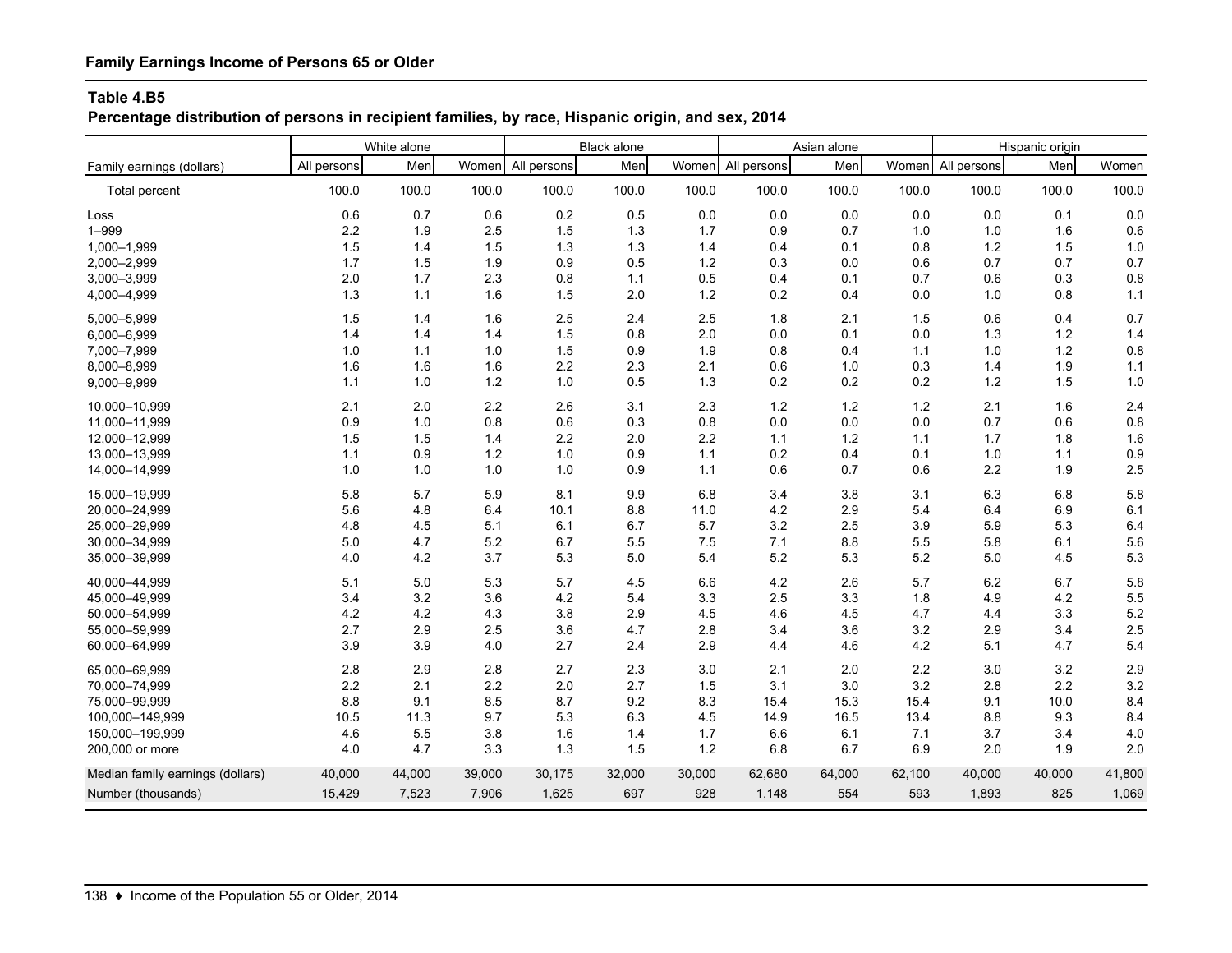**Percentage distribution of persons in recipient families, by quintile of per-capita family total money income, 2014**

| Family earnings (dollars)        | Total  | First   | Second      | Third   | Fourth  | Fifth  |
|----------------------------------|--------|---------|-------------|---------|---------|--------|
|                                  |        |         | All persons |         |         |        |
| Total percent                    | 100.0  | 100.0   | 100.0       | 100.0   | 100.0   | 100.0  |
| Loss                             | 0.6    | 2.9     | 0.4         | 0.4     | 0.4     | 0.1    |
| $1 - 999$                        | 2.1    | 4.5     | 3.7         | 2.3     | 1.5     | 0.9    |
| 1,000-1,999                      | 1.4    | 4.7     | 1.5         | 1.3     | 1.2     | 0.5    |
| 2,000-2,999                      | 1.6    | 3.5     | 3.8         | 1.6     | 0.8     | 0.6    |
| 3,000-3,999                      | 1.8    | 2.8     | $4.0$       | 2.5     | 0.9     | 0.9    |
| 4,000-4,999                      | $1.3$  | 3.1     | 1.6         | 1.6     | 0.7     | 0.8    |
| 5,000-5,999                      | 1.6    | 3.4     | 3.5         | 1.6     | $1.2$   | 0.5    |
| 6,000-6,999                      | 1.3    | 2.3     | $1.2$       | 2.3     | 1.4     | 0.4    |
| 7,000-7,999                      | 1.0    | 2.9     | 1.8         | 1.5     | 0.4     | 0.4    |
| 8,000-8,999                      | 1.6    | 4.3     | 4.0         | 1.6     | 1.1     | 0.3    |
| 9,000-9,999                      | 1.0    | 2.2     | 0.9         | 1.4     | 0.7     | 0.8    |
| 10,000-10,999                    | 2.1    | 3.3     | 2.9         | 2.2     | 2.3     | 0.9    |
| 11,000-11,999                    | 0.8    | 2.1     | 0.9         | 1.1     | 0.6     | 0.3    |
| 12,000-12,999                    | 1.6    | $4.0\,$ | 2.4         | $2.2\,$ | 1.1     | 0.4    |
| 13,000-13,999                    | 1.0    | 1.7     | 1.7         | $1.2$   | 1.1     | 0.3    |
| 14,000-14,999                    | 1.0    | 2.3     | 1.8         | 1.1     | 0.8     | 0.3    |
| 15,000-19,999                    | 5.9    | 11.7    | 9.7         | 7.9     | 5.6     | 1.5    |
| 20,000-24,999                    | 6.0    | 9.2     | 9.1         | $8.0\,$ | 5.9     | 2.5    |
| 25,000-29,999                    | 4.9    | 5.1     | 6.5         | 9.8     | 4.5     | 1.5    |
| 30,000-34,999                    | 5.3    | 5.9     | 6.9         | 7.6     | 6.1     | 2.4    |
| 35,000-39,999                    | 4.2    | 4.5     | 5.9         | $5.2\,$ | 5.4     | 1.7    |
| 40,000-44,999                    | 5.2    | 3.9     | 4.7         | 6.7     | 6.7     | 3.6    |
| 45,000-49,999                    | 3.5    | 2.2     | 3.2         | 4.1     | 4.6     | 2.6    |
| 50,000-54,999                    | 4.2    | 2.3     | 2.8         | 4.2     | 6.3     | 3.7    |
| 55,000-59,999                    | 2.9    | 1.1     | 2.0         | 2.6     | 3.9     | 3.0    |
| 60,000-64,999                    | 3.9    | 1.7     | 2.6         | 1.9     | 7.0     | 3.8    |
| 65,000-69,999                    | 2.7    | 0.9     | 1.3         | $2.2\,$ | 3.6     | 3.5    |
| 70,000-74,999                    | 2.2    | 0.3     | 1.7         | 1.3     | 3.4     | 2.7    |
| 75,000-99,999                    | 9.1    | 1.0     | 5.3         | 5.6     | $9.3\,$ | 15.3   |
| 100,000-149,999                  | 10.3   | 0.5     | 2.1         | 5.9     | 7.7     | 21.5   |
| 150,000-199,999                  | 4.4    | 0.0     | 0.1         | $1.2$   | 2.5     | 11.1   |
| 200,000 or more                  | 3.9    | 0.0     | 0.0         | 0.0     | 1.0     | 11.4   |
| Median family earnings (dollars) | 40,000 | 15,000  | 20,800      | 28,400  | 44,000  | 89,000 |
| Number (thousands)               | 18,584 | 1,915   | 2,380       | 3,522   | 4,888   | 5,878  |
|                                  |        |         |             |         |         |        |

NOTE: Per-capita family total money income quintile limits are \$12,492, \$19,245, \$29,027, and \$47,129.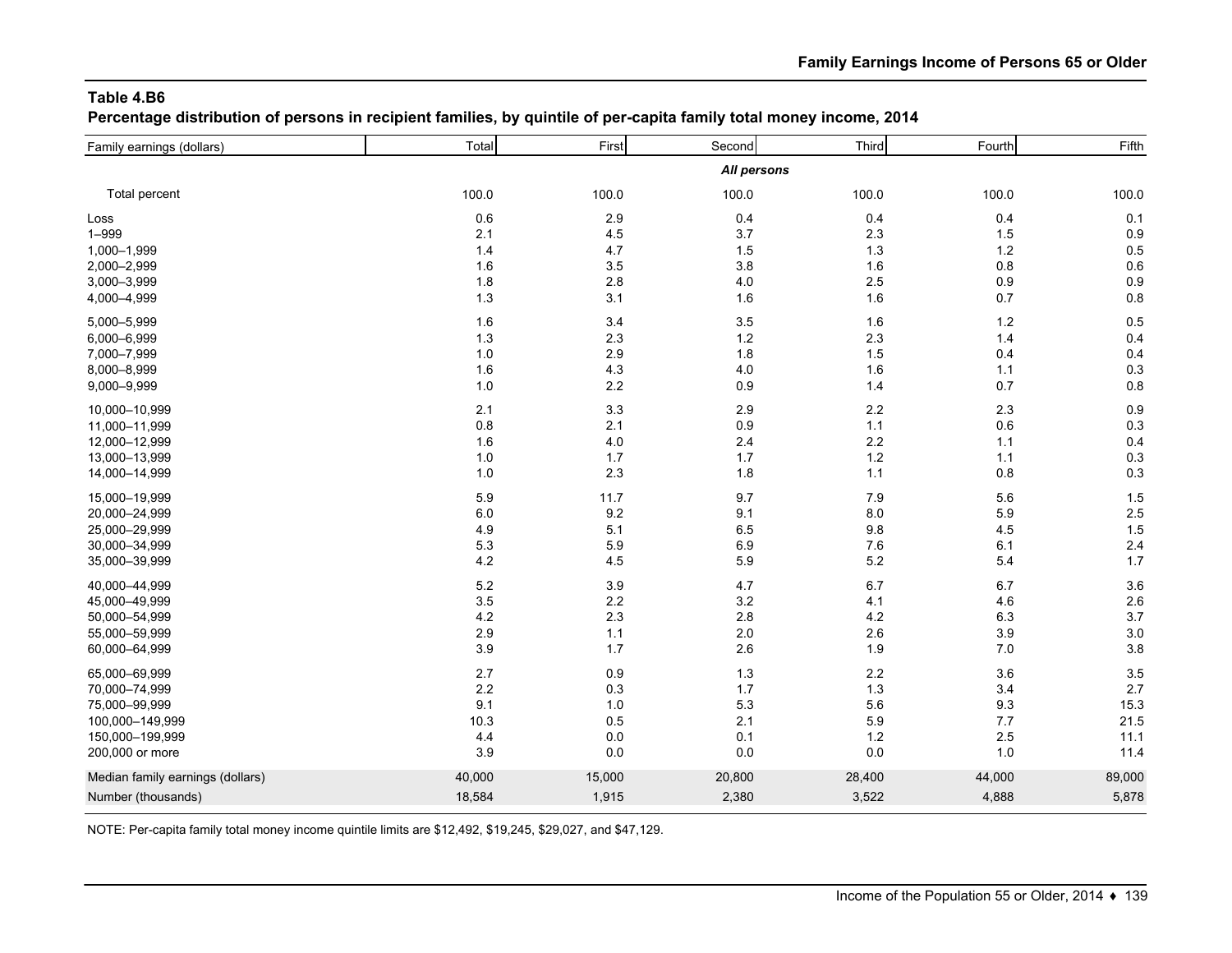**Percentage distribution of persons in recipient families, by number of persons in family and quintile of per-capita family total money income, 2014**

| Family earnings (dollars)        | Total  | First | Second                       | Third   | Fourth | Fifth  |
|----------------------------------|--------|-------|------------------------------|---------|--------|--------|
|                                  |        |       | Persons in 1-person families |         |        |        |
| Total percent                    | 100.0  | 100.0 | 100.0                        | 100.0   | 100.0  | 100.0  |
| Loss                             | 1.1    | 8.8   | 4.1                          | 1.6     | 0.9    | 0.0    |
| $1 - 999$                        | 4.0    | 13.1  | 14.2                         | 6.7     | 3.0    | 1.1    |
| 1,000-1,999                      | 2.8    | 15.3  | 9.0                          | 2.6     | 2.2    | 1.1    |
| 2,000-2,999                      | 2.2    | 4.9   | 9.4                          | 2.6     | 0.9    | 1.2    |
| 3,000-3,999                      | 3.0    | 6.7   | 8.7                          | 5.6     | 1.5    | 1.6    |
| 4,000-4,999                      | 2.5    | 14.5  | 9.8                          | 2.6     | 1.5    | 0.9    |
| 5,000-5,999                      | 2.3    | 3.2   | 4.7                          | 4.5     | 1.8    | 1.4    |
| 6,000-6,999                      | 2.0    | 3.7   | 1.4                          | 6.1     | 2.0    | 0.6    |
| 7,000-7,999                      | 1.6    | 6.5   | 2.5                          | 4.0     | 1.0    | 0.6    |
| 8,000-8,999                      | 2.8    | $7.2$ | 7.7                          | $5.0\,$ | 2.9    | 0.6    |
| 9,000-9,999                      | 1.1    | 6.4   | 1.4                          | 2.7     | 0.7    | 0.2    |
| 10,000-10,999                    | 2.2    | 4.1   | 3.7                          | 4.5     | 1.5    | 1.4    |
| 11,000-11,999                    | 1.4    | $1.2$ | 0.2                          | 3.4     | 2.0    | 0.7    |
| 12,000-12,999                    | 1.7    | 4.5   | 0.1                          | 3.0     | 3.0    | 0.6    |
| 13,000-13,999                    | 1.4    | 0.0   | 2.2                          | 1.5     | 2.6    | 0.7    |
| 14,000-14,999                    | 1.8    | 0.0   | 3.8                          | 4.3     | 1.5    | 0.8    |
| 15,000-19,999                    | 8.7    | 0.0   | 15.9                         | 11.5    | 13.9   | 4.0    |
| 20,000-24,999                    | 9.3    | 0.0   | 1.3                          | 16.4    | 19.1   | 3.5    |
| 25,000-29,999                    | 4.9    | 0.0   | 0.0                          | 11.6    | 7.2    | 2.4    |
| 30,000-34,999                    | 5.9    | 0.0   | 0.0                          | 0.0     | 13.7   | 5.1    |
| 35,000-39,999                    | 3.2    | 0.0   | 0.0                          | $0.0\,$ | 7.2    | 2.8    |
| 40,000-44,999                    | 6.2    | 0.0   | 0.0                          | $0.0\,$ | 9.0    | 8.3    |
| 45,000-49,999                    | 2.8    | 0.0   | 0.0                          | 0.0     | 0.9    | 5.6    |
| 50,000-54,999                    | 4.5    | 0.0   | 0.0                          | $0.0\,$ | 0.0    | 9.7    |
| 55,000-59,999                    | 2.2    | 0.0   | 0.0                          | $0.0\,$ | 0.0    | 4.8    |
| 60,000-64,999                    | 2.7    | 0.0   | 0.0                          | 0.0     | 0.0    | 5.9    |
| 65,000-69,999                    | 1.7    | 0.0   | 0.0                          | $0.0\,$ | 0.0    | 3.6    |
| 70,000-74,999                    | 1.6    | 0.0   | 0.0                          | $0.0\,$ | 0.0    | 3.6    |
| 75,000-99,999                    | 5.2    | 0.0   | 0.0                          | 0.0     | 0.0    | 11.3   |
| 100,000-149,999                  | 4.1    | 0.0   | 0.0                          | $0.0\,$ | 0.0    | 8.9    |
| 150,000-199,999                  | 1.6    | 0.0   | 0.0                          | 0.0     | 0.0    | 3.5    |
| 200,000 or more                  | 1.4    | 0.0   | 0.0                          | $0.0\,$ | 0.0    | 3.1    |
| Median family earnings (dollars) | 23,944 | 4,000 | 4,500                        | 11,000  | 20,000 | 50,000 |
| Number (thousands)               | 2,798  | 97    | 236                          | 454     | 724    | 1,287  |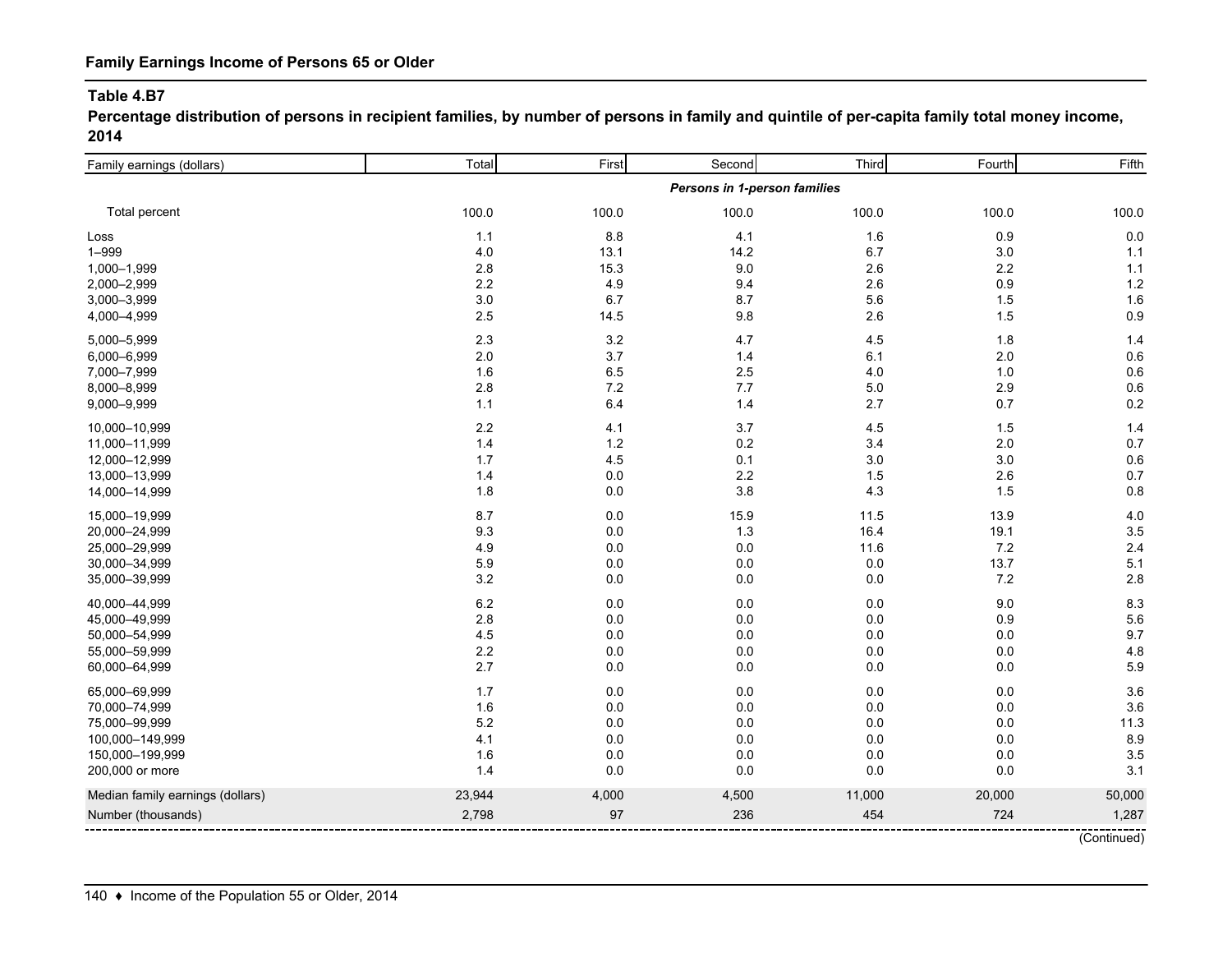**Percentage distribution of persons in recipient families, by number of persons in family and quintile of per-capita family total money income, 2014—***Continued*

| Family earnings (dollars)        | Total                        | First   | Second  | Third   | Fourth  | Fifth  |  |  |  |
|----------------------------------|------------------------------|---------|---------|---------|---------|--------|--|--|--|
|                                  | Persons in 2-person families |         |         |         |         |        |  |  |  |
| Total percent                    | 100.0                        | 100.0   | 100.0   | 100.0   | 100.0   | 100.0  |  |  |  |
| Loss                             | 0.6                          | $7.2\,$ | $0.0\,$ | $0.0\,$ | 0.4     | 0.2    |  |  |  |
| $1 - 999$                        | 2.3                          | $7.5\,$ | 4.6     | 3.0     | 1.7     | 1.0    |  |  |  |
| 1,000-1,999                      | 1.4                          | 8.2     | 0.9     | 1.7     | 1.5     | 0.4    |  |  |  |
| 2,000-2,999                      | 1.9                          | 7.3     | 5.7     | 2.5     | 1.1     | 0.6    |  |  |  |
| 3,000-3,999                      | 2.1                          | 4.4     | 7.1     | 3.5     | 1.2     | 0.6    |  |  |  |
| 4,000-4,999                      | 1.5                          | 4.3     | 1.7     | 2.6     | $0.9\,$ | 0.9    |  |  |  |
| 5,000-5,999                      | 1.8                          | 8.9     | 3.9     | 1.9     | 1.4     | 0.4    |  |  |  |
| 6,000-6,999                      | 1.5                          | 3.6     | 1.9     | 2.6     | 1.9     | 0.4    |  |  |  |
| 7,000-7,999                      | 1.0                          | 4.5     | 2.4     | 1.6     | 0.4     | 0.4    |  |  |  |
| 8,000-8,999                      | 1.6                          | 6.3     | 6.9     | 1.3     | 1.1     | 0.2    |  |  |  |
| 9,000-9,999                      | 1.4                          | 4.5     | 1.4     | 1.8     | 1.0     | 1.1    |  |  |  |
| 10,000-10,999                    | 2.5                          | 4.9     | 4.5     | 3.0     | 3.4     | 0.7    |  |  |  |
| 11,000-11,999                    | $0.8\,$                      | 3.0     | 1.7     | 1.4     | 0.6     | 0.3    |  |  |  |
| 12,000-12,999                    | 1.8                          | 5.4     | 4.2     | 3.6     | 0.9     | 0.5    |  |  |  |
| 13,000-13,999                    | 1.2                          | 3.7     | 2.2     | 1.8     | 1.2     | 0.2    |  |  |  |
| 14,000-14,999                    | 0.9                          | 3.5     | 2.6     | 0.8     | 0.8     | 0.2    |  |  |  |
| 15,000-19,999                    | 5.6                          | 6.8     | 15.3    | 11.0    | 5.2     | 0.8    |  |  |  |
| 20,000-24,999                    | 5.2                          | 6.0     | 12.5    | 8.7     | 4.3     | 2.4    |  |  |  |
| 25,000-29,999                    | $5.0\,$                      | 0.0     | 6.8     | 11.8    | 5.8     | 1.4    |  |  |  |
| 30,000-34,999                    | 5.5                          | 0.0     | 9.3     | 12.0    | 6.2     | 2.0    |  |  |  |
| 35,000-39,999                    | 4.0                          | 0.0     | 4.5     | 6.1     | 6.5     | 1.7    |  |  |  |
| 40,000-44,999                    | 4.6                          | 0.0     | 0.0     | 7.6     | 8.2     | 2.3    |  |  |  |
| 45,000-49,999                    | 3.3                          | 0.0     | $0.0\,$ | 4.4     | 6.5     | 1.7    |  |  |  |
| 50,000-54,999                    | 4.3                          | 0.0     | 0.0     | 4.2     | 9.2     | 2.2    |  |  |  |
| 55,000-59,999                    | 2.7                          | 0.0     | 0.0     | 1.1     | 4.8     | 3.0    |  |  |  |
| 60,000-64,999                    | 4.2                          | 0.0     | 0.0     | 0.0     | 9.8     | 3.5    |  |  |  |
| 65,000-69,999                    | 2.8                          | 0.0     | $0.0\,$ | 0.0     | 4.2     | 4.1    |  |  |  |
| 70,000-74,999                    | 2.2                          | 0.0     | 0.0     | 0.0     | 4.1     | 2.6    |  |  |  |
| 75,000-99,999                    | 8.5                          | 0.0     | 0.0     | $0.0\,$ | 5.6     | 18.0   |  |  |  |
| 100,000-149,999                  | 9.4                          | 0.0     | 0.0     | 0.0     | 0.0     | 24.5   |  |  |  |
| 150,000-199,999                  | 4.6                          | 0.0     | 0.0     | 0.0     | 0.0     | 12.1   |  |  |  |
| 200,000 or more                  | 3.8                          | 0.0     | $0.0\,$ | $0.0\,$ | $0.0\,$ | 9.9    |  |  |  |
| Median family earnings (dollars) | 40,000                       | 6,000   | 14,000  | 23,760  | 40,000  | 95,000 |  |  |  |
| Number (thousands)               | 9,744                        | 542     | 931     | 1,730   | 2,797   | 3,744  |  |  |  |

(Continued)